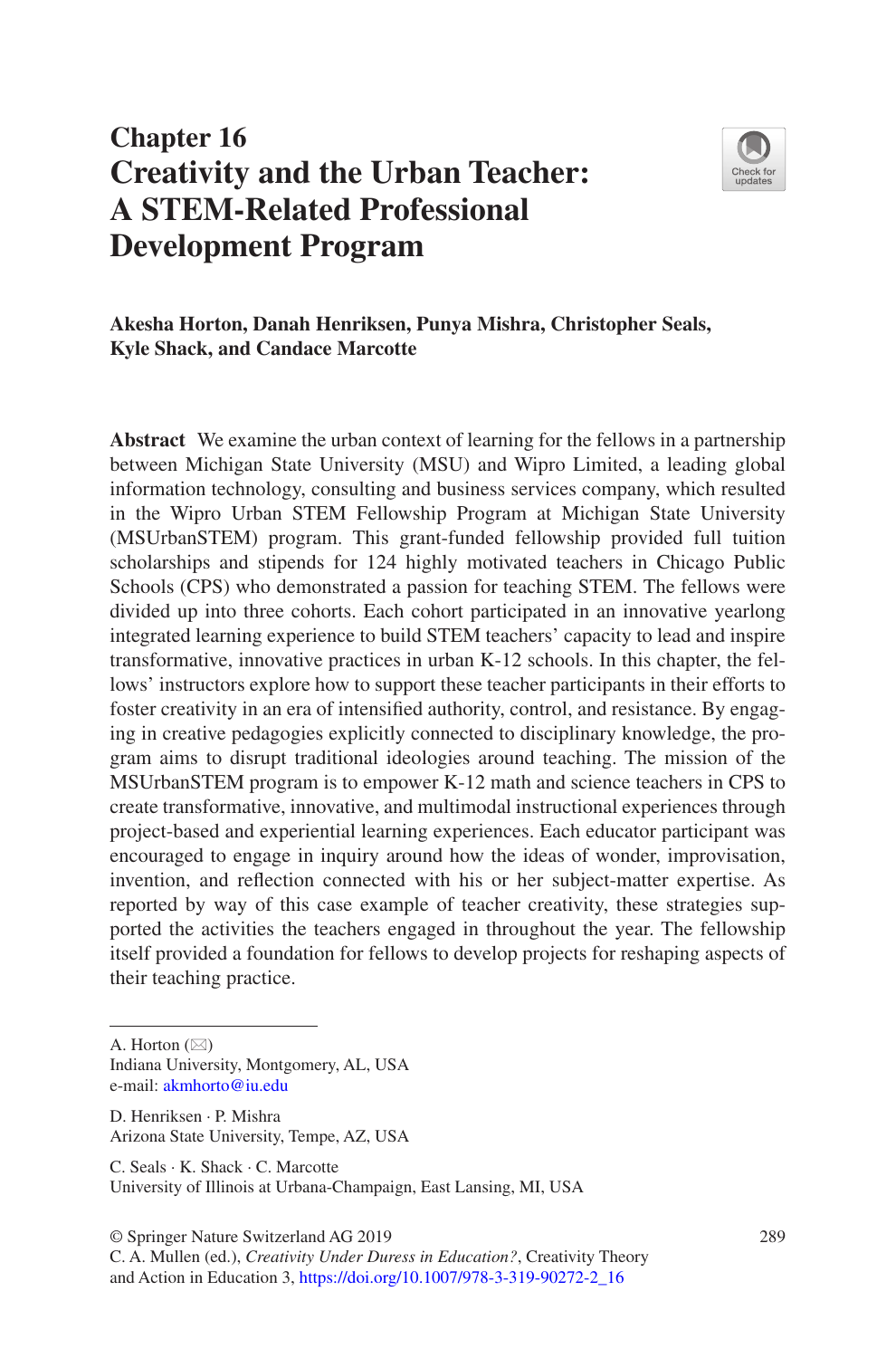### **16.1 Introduction**

Schools and teachers in urban contexts are faced with increasing and varied challenges. These include budget cuts, low teacher retention rates, and the in-school impact of difficult outside of school experiences students and their families face, such as abuse, addiction, health and financial problems (Milner, [2012](#page-21-0)). Matsko and Hammerness [\(2013](#page-21-1)) observe that urban educators are charged with addressing "complicated, interrelated issues … including racial and ethnic heterogeneity, concentrations of poverty, and large, dense bureaucracies" (p. 128). Efforts to support and evaluate urban students in such contexts sometimes reinforce negative practices, such as low teacher expectations and avoidance by teachers and administrators of the intellectual risks that necessary for creativity in teaching and learning. Teaching and learning in urban contexts often focus on lower-order skills, such as memorization and test-preparation, rather than higher-order skills, such as conceptual understanding and creativity (e.g., Ketelhut, Nelson, Clarke, & Dede, [2010\)](#page-21-2). The purpose of our chapter is to consider the importance of integrating higher-order skills like creativity in teacher's pedagogical practice and ways that teacher professional development can better support and nurture creativity.

We examine a case of teacher professional development in a program aimed at inspiring more innovative and creative teaching practices by urban teachers. In the MSU-Wipro Leadership Teaching Fellowship Program, experienced Chicago Public Schools (CPS) teachers were able to develop creative instructional experiences for their students that were transformative, innovative, and multimodal. We describe how these urban teachers engaged in creative practices and project-based and experiential learning experiences while participating in the program, and the manner in which these experiences were informed by the urban context in which they taught. Through this case example of teacher creativity, we look at how teacher professional development can influence urban teachers' practices and perspectives toward greater creativity in both their work and thinking.

#### **16.2 Creativity in Urban Contexts**

In times of budget cuts and standardized testing, urban educators face a situation where they are forced to make tough choices about what content to provide to students, as well as how to provide it. With limited time to cover the material, teachers may feel pressure to "teach to the test;" a test with outcomes that may be linked to teacher performance rating. "Creativity is perceived as a luxury in a setting that is trying to combat criticism of inadequate instructional structures as measured by student achievement on standardized tests" (Kaimal, Drescher, Fairbank, Gonzaga, & White, [2014,](#page-21-3) p. 3). In this challenging environment, teachers and students tend to avoid taking risks or trying new things in teaching and learning that do not have demonstrative connections to testing outcomes.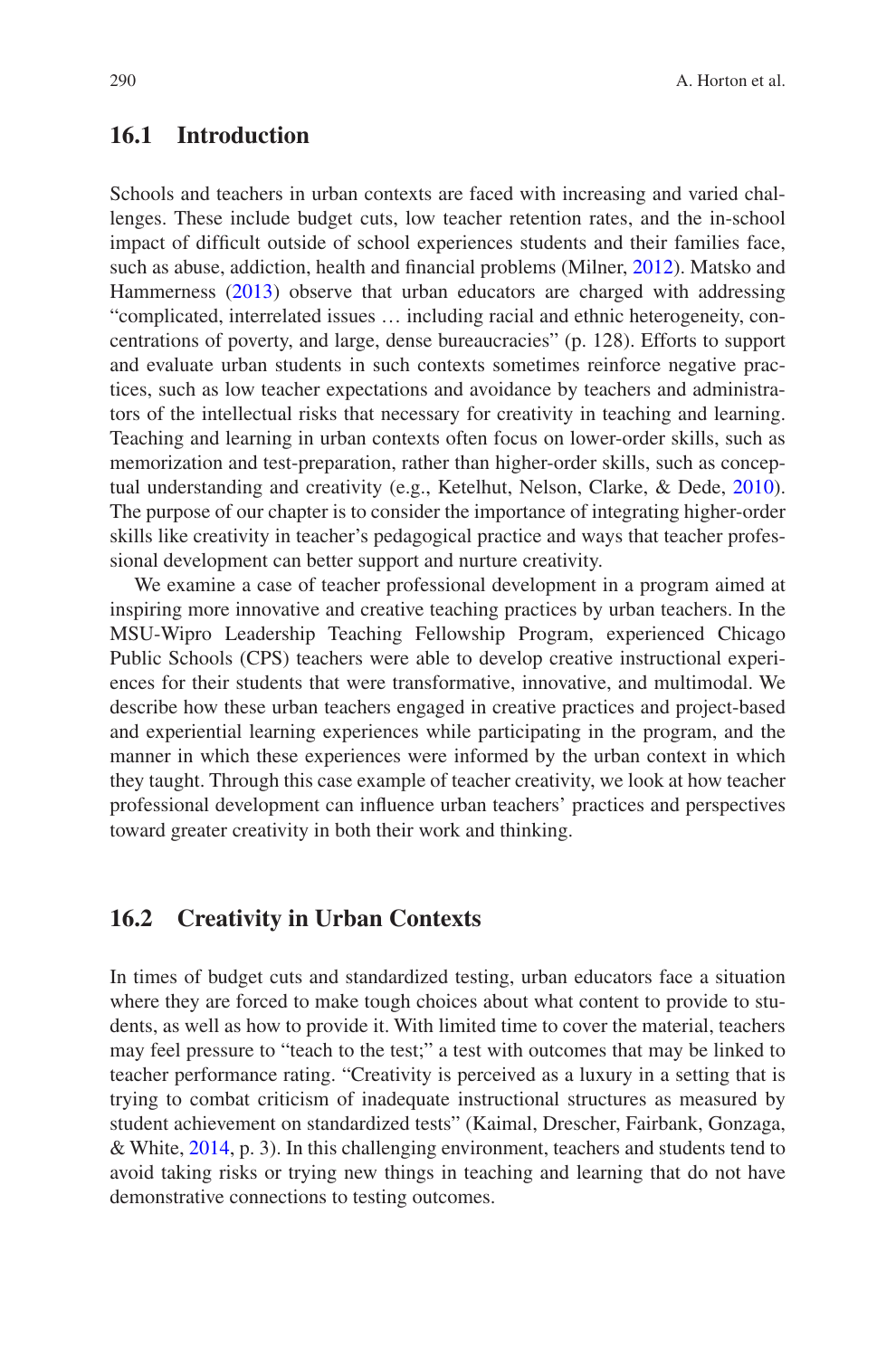Henriksen and Mishra ([2015\)](#page-21-4) observe that risk-taking behavior has long been considered an integral component for creativity. Such risk-taking is strategic, in that when allowed to do so, teachers inform their teaching with what they know about pedagogy, content, and student learning by seeking out new and effective approaches to instruction and learning. Pegg [\(2010](#page-21-5)) explains that while creativity is valued in education, such explorations may not be rewarded in performance-driven environments, especially those heavily burdened with social or economic problems.

#### **16.3 Examining Creativity in the MSUrbanSTEM Program**

As authors, we are members of the MSUrbanSTEM instructional and research teams. Some of us were heavily involved in developing the curriculum and activities, supporting the teacher fellows intensively along their yearlong learning journey, offering feedback to them in order to positively push their practice forward while applying the fellows' feedback of the program for instructional and programmatic improvement. Some of our research team's coauthors had more limited interaction with these fellows, but they know the data and their experience at an interpersonal level. We have all served this project for the same reason: to support these teachers leaders in developing creative pedagogies imbued with a positive mindset and that offer meaningful learning experiences for their students. We also supported teachers in addressing administrative challenges that impacted their teaching practice. As follows, we provide context about the MSUrbanSTEM program, then share a brief review of the literature on creativity and teaching, followed by a discussion of the outcomes, data, and learnings derived from this experience.

Regarding context, the goal of the MSUrbanSTEM program was to support 124 K-12 math and science urban educators in CPS over 3 years (2014–2016). The teachers underwent an ongoing professional development experience for the 1-year fellowship period. The teachers were grouped into three cohorts. In the first cohort, there were 25 fellows. In the second cohort, there were 50 fellows and in the third cohort 49 fellows. All fellows completed their work (3 graduate level courses totaling 9 credits) through a hybrid model of online work and intense face-to-face meetings. The educators who applied for and were accepted into the fellowship were educational practitioners in CPS with direct impact on students. Program participants mostly included classroom teachers, with a few discipline-specific coaches and administrators at the building level.

An integral part of supporting these educators involved doing our best to understand the urban context in which they teach, tailoring our design of experiences to this reality. For our fellow participants, this teaching context is the large, densely populated cosmopolitan area of Chicago, a mass school system in the United States that has struggled financially to equitably meet the needs of its diverse populations. In their daily teaching roles, the fellows were charged with teaching students from a wide variety of racial and ethnic backgrounds. Some taught students who were multilingual, while others had students who had not yet learned English as a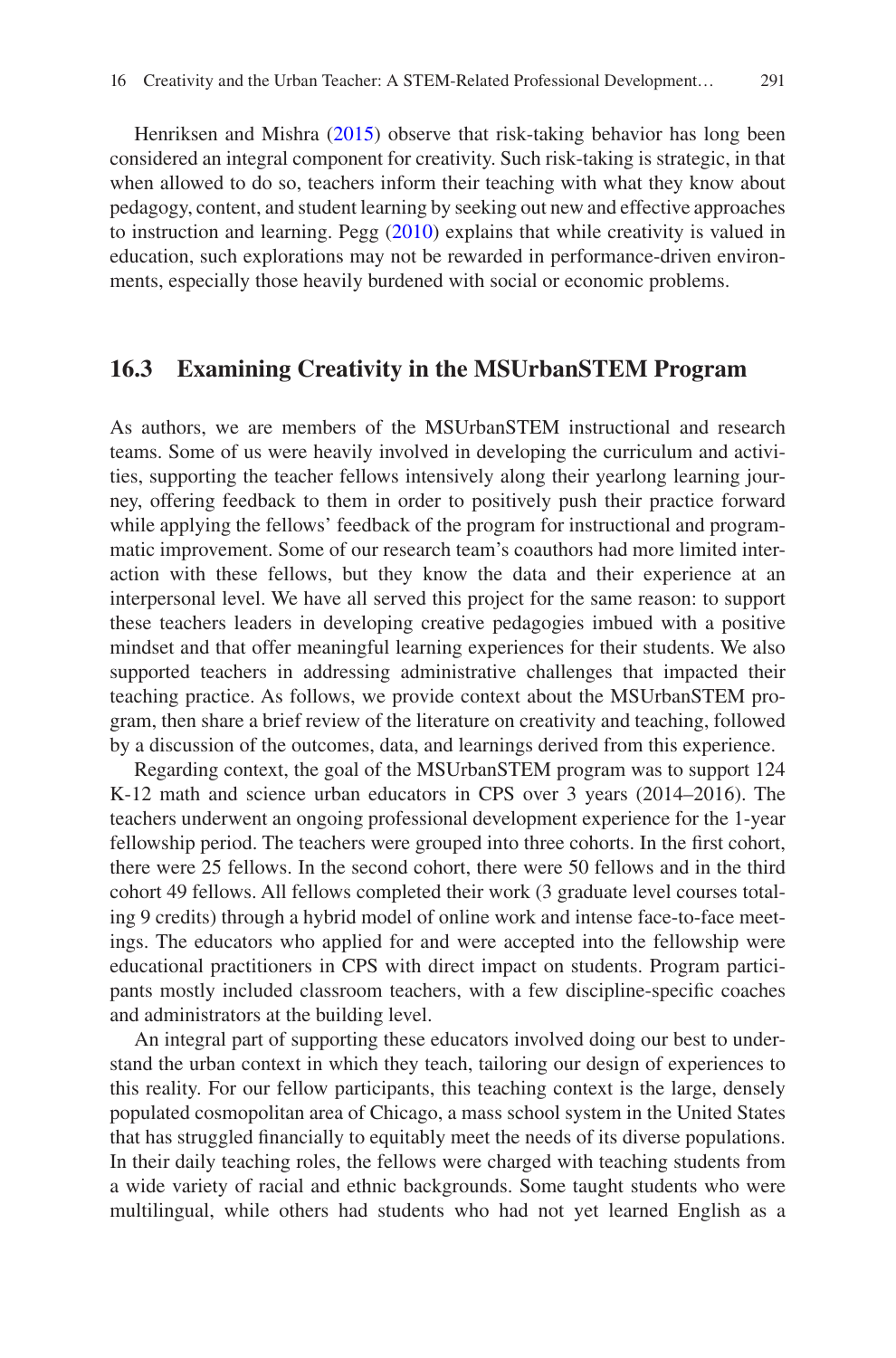language. Despite these challenges, the MSUrbanSTEM teachers were interested in enhancing the ways in which they attempt to meet the needs of learners in their classrooms. They also wanted to learn more ways to cultivate a community of practice amongst colleagues to support STEM learning in their schools. These interests motivated them to apply for this program, in turn helping the instructional team design the best way to support these teachers around expanding creative teaching practice within their classrooms and schools.

### **16.4 Exploring the Creativity and Educational Literature**

In the subsections that follow, we discuss educational theory, research and literature that support the importance of focusing on teacher creativity. We consider the gap between what existing creativity research offers, and what hands-on educational practice and teaching need. Further, we consider current scholarship with a more social orientation toward classrooms or a more pragmatic look at what creative teachers do, to consider themes that may be important for creative teaching in urban STEM contexts.

### *16.4.1 Gap Between Research and Practice in Creativity*

Creativity is viewed increasingly as an important twenty-first century skill, receiving attention in the popular media and in educational policy (Bell, Limberg, Jacobson, & Super, [2014](#page-20-0)). Converting this interest in creativity into actual teaching practice is a different matter altogether, even though there exist current and even powerful examples of this integration. Teaching creatively or instantiating creativity in practice is complicated, partly due to the open-ended nature of the construct and the relative scarcity of practical research in this area (Hargreaves, [1997](#page-20-1)). Even outside of creativity, the overall disconnect between research and practice is a longstanding concern in education (Levine, [2007\)](#page-21-6). The ivory tower of academia and thus professors' research has long been seen as disconnected from the everyday life of classrooms and teaching (Lovitts, [2001\)](#page-21-7), while practitioners are often criticized for not employing the most effective research-based strategies (Perry, [2016](#page-21-8)). When it comes to creativity this challenge is significant, because creativity is already perceived as a subjective or vague concept and because practitioners may feel uncertain about how to instantiate it without guidance or clarity. This, of course, raises the question as to how much of the existing research on creativity is directly relevant to, or applicable for, educators.

Despite the wide body of important work done in the field of creativity research a great deal of it is not grounded in K-12 education contexts or framed in ways that would be practical and thus useful to teachers. This is particularly the case for unique or challenging contexts, such as urban settings.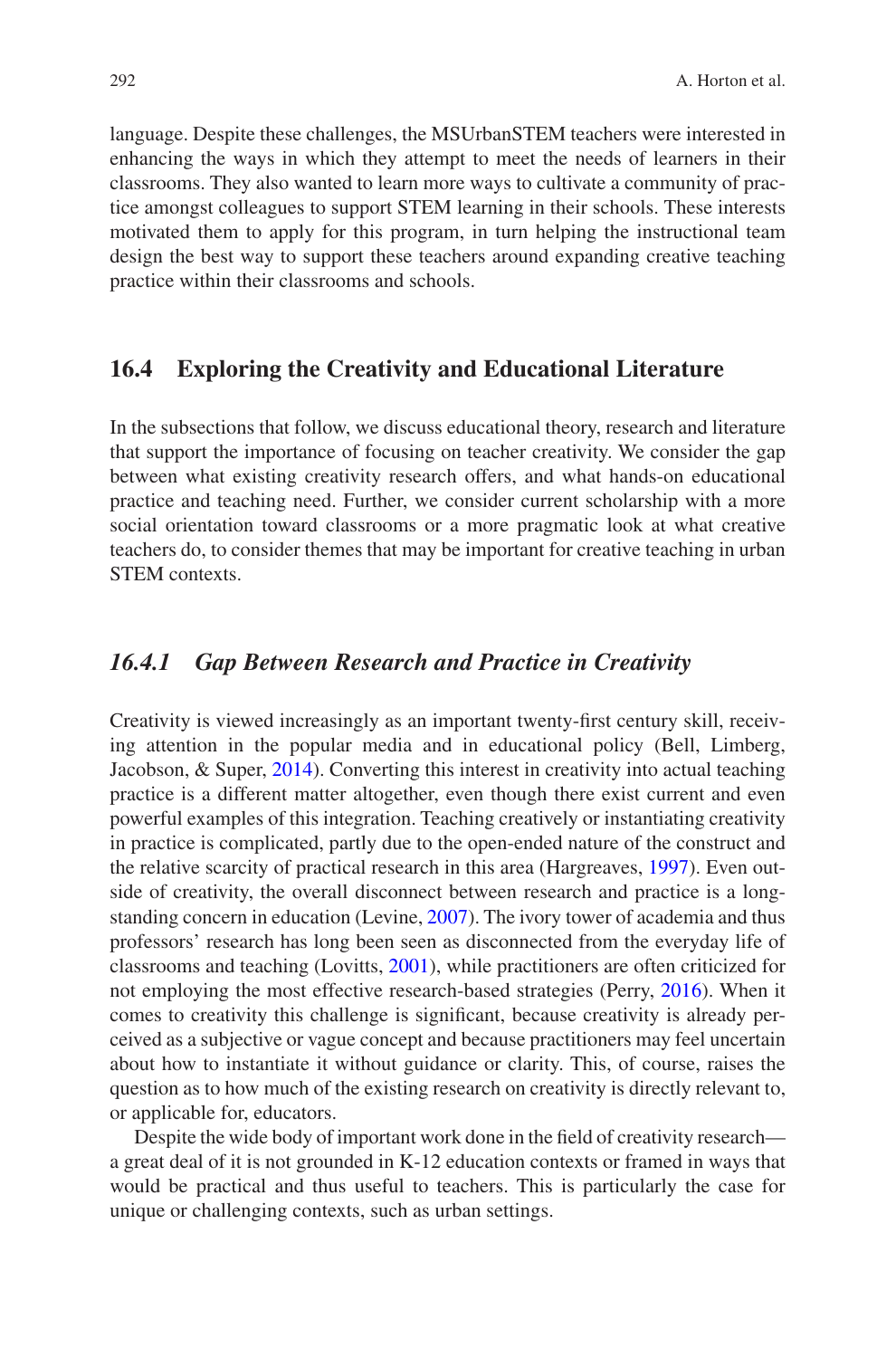### *16.4.2 Research in Creativity*

In this section, we briefly review work in the field to consider some alignments and misalignments between creativity research and teaching practice. We also suggest recent work in educational research that may be more directly relevant for teaching and learning considerations. Our attempt is to offer a frame for informing creative teaching practice and for setting the foundation for the teacher professional development work developed in this chapter.

The construct of creativity is an ancient one (Starko, [2013](#page-22-0)), but formal research on this concept picked up significant interest in the latter half of the twentieth century, sparked by Guilford's ([1950\)](#page-20-2) address to the *American Psychological Association* on the subject. Guilford's call to action led to a wide range of research studies, with branches and applications in many directions. Creativity scholarship has touched on (and built upon) research from neuroscience, economics, design, social justice, the arts, and more (Kaufman & Sternberg, [2010\)](#page-21-9). Yet, despite the existence of diversity in creativity research, for much of recent history, the most highly touted academic research has been around the psychological aspects of individual creativity (Runco, [2014](#page-21-10)). The foundational core of the field stems from a cognitive or psychological perspective, often focused on the self; further, such research is often done through psychometric examination or testing more than application in social and classroom contexts (Plucker & Renzulli, [1999](#page-21-11)).

Psychological theories of creativity explain different cognitive processes underlying the creative process or aspects of cognitive style that might account for creative thinking (e.g., Cropley, [2000\)](#page-20-3). A key area of creativity study in psychology through the late twentieth century focused on psychometric approaches—individualistic examinations of creative potential within the mind and construction of a battery of tests to measure individual creative potential and performance (Runco & Chand, [1995\)](#page-21-12). Stemming from this, Davis and Gardner ([1993\)](#page-20-4) linked creativity with a theory of multiple intelligences, emphasizing the importance of creativity to the domain of education. They proposed that creative individuals have "inborn sensitivities" to specific kinds of information or ways of learning and operating.

To be sure, these dominant discourses in creativity research have been notable for advancing our understanding of individual human creative potential. However, this focus on individual creativity—or internal psychological states, capacities, and skills—is both limiting to, and separate from, the highly social, practical, and handson needs of most classroom teachers. There is not always a clear practical connection between common psychometric or psychological approaches in creativity and what teachers do in the classroom. Even beyond the specific creativity tests that dominate psychology, it can be hard for teachers to find much in most creativity research that directly speaks to their practice. Henriksen, Mishra, and Mehta [\(2015](#page-21-13)) reported that a review of existing creativity measures indicated that very few measures or instruments were practically applicable to education. Their independent analysis of all existing creativity measures listed in databases that catalogue psychological measures (such as in the PsychTests database or Mental Measurements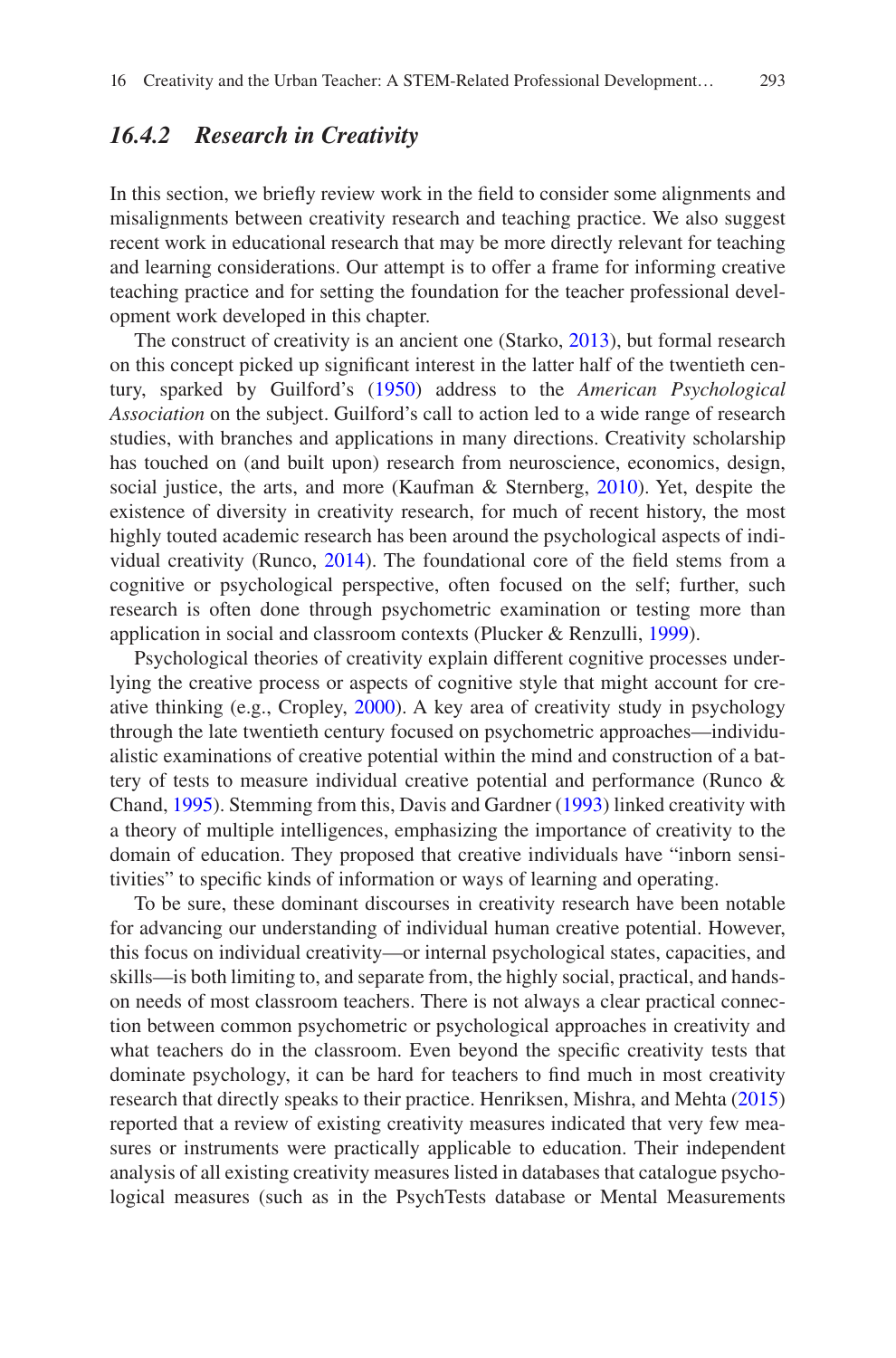Yearbook—both key APA databases for psychological instruments), showed that only 3% of existing creativity measures addressed areas of possible relevance to teaching (and not all of these were relevant to working with children or youth). Many existing measure covered self-report of thinking styles, or individual psychological tests of creative thinking—but very few dealt with the kind of social or developmental needs that teachers and students in classrooms might experience.

Moreover, most educational research on creativity has focused on gifted and talented students, which is somewhat exclusionary and attends only to those seen as special or exceptionally talented. Such measures of creativity, such as the Torrance Test of Creative Thinking, the Guilford Alternative Uses Test, or other common psychometric tests of divergent thinking (i.e., the ability to come up with many divergent ideas) or psychological correlates of creativity, may also suggest researcher blindness to social and cultural factors that may complicate how creativity is defined, instantiated, taught, and measured (Karp, [2017\)](#page-21-14). Focusing on just those students pre-identified as being gifted or talented is problematic. Teachers must work with and develop the opportunities of all students, not merely those with high scores on internal measures of creativity.

Moving beyond this specific focus on talent, we must acknowledge that teachers function/work/create within the social setting of a classroom. Classrooms tie together school culture, personal relationships, interactions among students and teachers, subject matter with the norms, roles, and tools of schooling. Much psychological creativity research has not connected to these realities, and often misses the broader forest for the trees.

In recent years, as social and constructivist theories of learning have emerged more clearly, researchers have aimed to bring creativity into the complex and practical social arena of teaching. For instance, Sawyer [\(2011a](#page-21-15), [b\)](#page-22-1) speaks to the collaborative, constructivist, and social dynamics of creative teaching. He suggests that the commonly known values of constructivist and social theories of learning inherently align with good teaching and creative educational practice (Henriksen, Mishra, & the Deep-Play Research Group, [2017](#page-21-16)). Craft's (e.g., [2003](#page-20-5), [2005\)](#page-20-6) work considers practical dilemmas in implementing creativity in the classroom and inherent tensions and possibilities as well. Yet, little research suggests that strategies have been actively sought out for classrooms that respond to the practices of creative teachers who are successful.

Henriksen ([2011\)](#page-20-7) and Henriksen and Mishra ([2015\)](#page-21-4) have looked at how creativity emerges in effective teaching practice. Their research showed that a key factor in developing a mindset for creativity is in cultivating an openness for the new. The teachers they studied describe creativity not as a process or skill separate from other thought processes, but as a mindset that they actively aim to practice and strengthen in their own minds. This creative mindset revolves around a student-centered focus on problem solving for effective practice, a willingness to try new things, and a belief that creative thinking is accessible to everyone (not merely people deemed "artistic" or "special"). Key themes that arose from this study were real-world teaching and learning, *cross-curricular connections*, and taking intellectual risks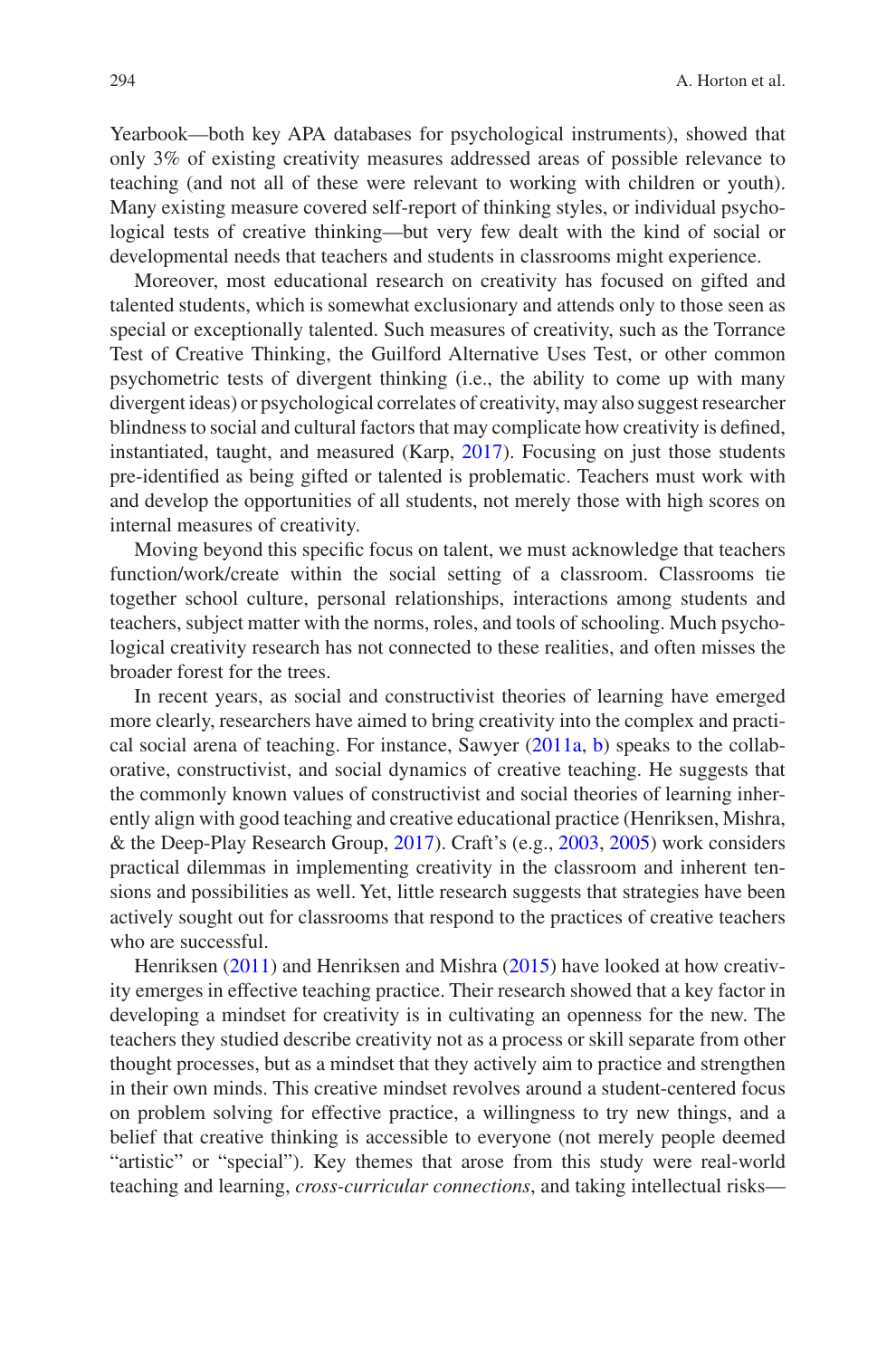with an overarching idea that we teach who we are, or that creative teachers integrate aspects of their own interests, personalities and preferences into their practice.

In the examples of creative lessons from each teacher across a range of contexts (Henriksen & Mishra, [2015](#page-21-4)), a common tendency was to create lessons with a focus on real-world learning. This was instantiated in different ways and with varying subject matter across subjects like math, science, language arts, or general elementary education contexts, but all of the teacher participants tried to root their lessons in a real-world or "authentic" basis or framework. This type of real-life teaching requires that teachers seek connections between the content they teach and activities or links with applications in actual settings.

The teachers in Henriksen and Mishra's ([2015\)](#page-21-4) study also focused on crosscurricular connections. In some cases, they gave examples of teaching school subject matter via the medium of the arts or music. They also used a variety of cross-curricular approaches in ways that made sense for their own interests and practice. This may mean, for example, teaching subjects like mathematics using advertising activities, or language arts using an idea from music theory. The goal of blending different areas of curriculum allowed for unique creative hooks or views of learning.

Finally, a key finding from the creativity paradigms of successful teachers is a willingness to take risks, as mentioned. Teaching with and for creativity does *not* denote careless or "risky" teaching, but rather a willingness to think "outside of the box" and take intellectual or teaching risks by trying out new ideas and approaches to lessons and classroom practices. The importance of intellectual risk taking is also a common finding of psychology research, which suggests that to be creative, one must take risks, allowing innovative approaches to emerge (Cropley, [2015](#page-20-8)).

An organizing idea behind these themes described above was that creative teachers use a variety of avocations and creative pursuits in their lives outside of school, which creatively affects their teaching practices. The idea that we teach who we are as described above, or that aspects of our own selves and lives can and should be woven into our teaching practice and presence with students. This concept can resonate not only in creativity research but also in the varied nature of teaching in practice—whether this involves STEM teaching, urban settings or any of the rewarding but inherently challenging spaces in which teachers find themselves.

### **16.5 Key Aspects of Our Instructional Strategy**

The MSU-Wipro program was launched in summer give the year with an intensive face-to-face, 2-week session. As mentioned, this was followed by a yearlong blended experience (online for the most part with face-to-face whole-day Saturday meetings four times a year) where the teachers applied what they learned from the initial session to their classroom teaching and interactions with colleagues in their schools. STEM educators  $(N = 124)$  participated over 3 years. Teacher creativity was supported and enhanced through the teachers' development of their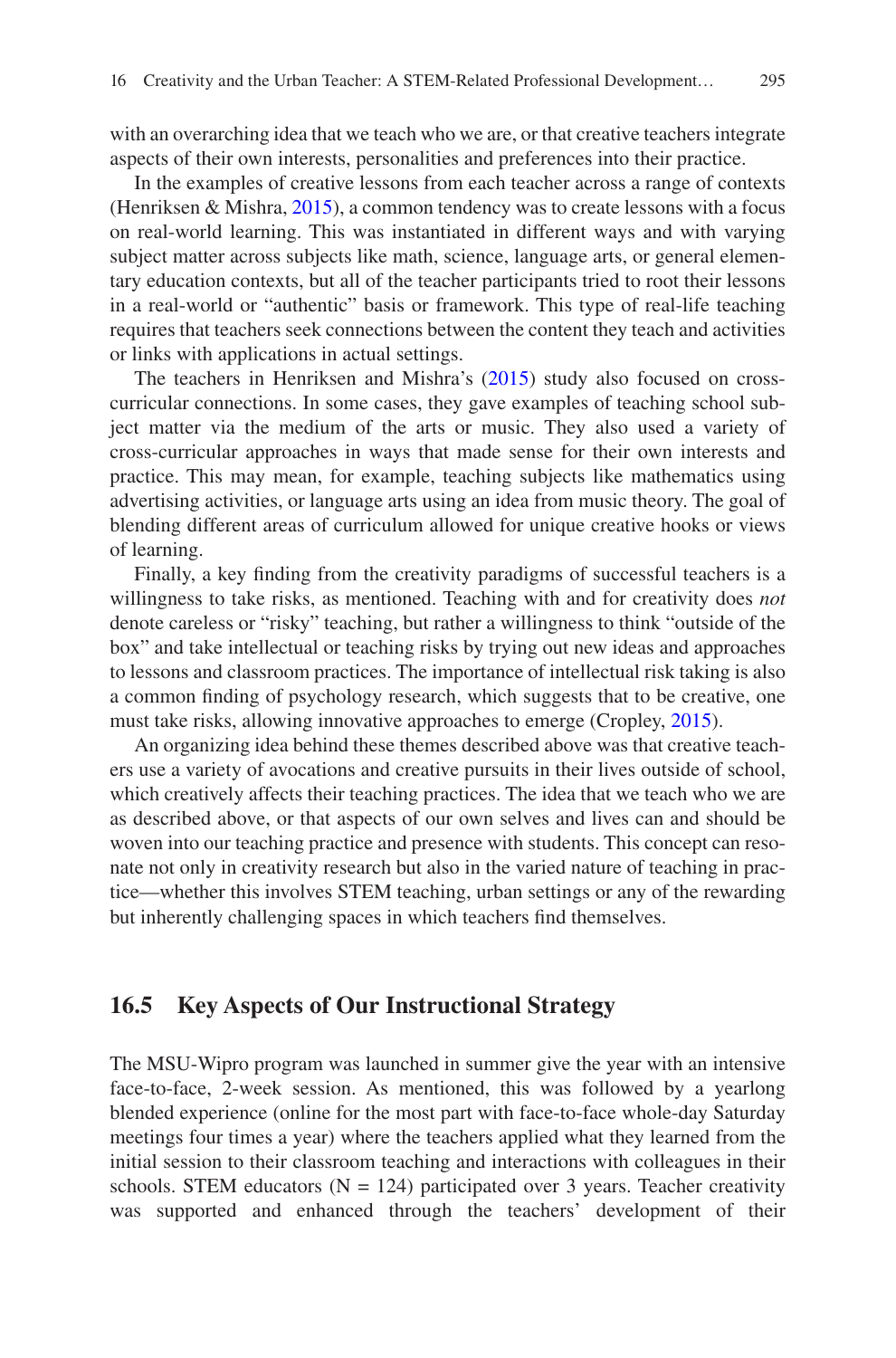technological pedagogical and content knowledge (TPACK). The goal was to develop technology-rich contexts that allow for the creative interplay of technology, pedagogy, and content. The approach, which we have described elsewhere as deepplay (Koehler et al., [2011](#page-21-17)), fosters TPACK as well as the creative knowledge and skills needed for re-designing and repurposing technologies, tools, and techniques for effective instruction in contexts (in this case, the urban classroom).

Our model or approach emphasizes contextualized playfulness, creativity, and new ways of seeing at the intersections of content, pedagogy, and technology. Through experiences with new technologies, tools, and techniques, we hope that teachers came to understand that, because many technologies are not designed for classroom settings, they would need to creatively repurpose these to make them useful for pedagogical purposes.

For instance, within the context of learning about scientific misconceptions, the fellows created stop-motion videos that actually *enhanced* the misconceptions, and through that process reveal the fallacy that undergirds the misconception in the minds of learners. Another example is what we have called the Veja du activity. Déjà vu is the process by which something strange or unfamiliar becomes abruptly and surprisingly familiar. Veja du is the opposite. It is the seeing of a familiar situation with "fresh eyes," as if you had never seen it before. For example, our fellows would take pictures and create images of everyday objects in ways intended to hide their true nature and re-see them (e.g. seeing a chair from bottom up, a computer from an unfamiliar angle, or a fire hydrant at so close up as to simply see the color and texture). The act of creating and sharing these pictures led to important conversations about representation, seeing, perception, creativity and design—about how our perceptions of the world around us are key to creativity in any context. The idea behind this, in making the familiar strange, has been historically noted in in common practice as a useful tool toward creativity, as a way of re-seeing what is right in front of us (Summer & White, [1976](#page-22-2); Mannay, [2010](#page-21-18)). This activity also highlights how the specific affordances of technology (in this case, the digital camera) may serve to help facilitate creative thinking or actions. This activity is used early in the semester in order to foreshadow the deep-play we expect during the semester. It requires students to see the world in new ways and also scaffolds the development of new skills (technical and aesthetic) with digital cameras that allow them to later repurpose the technology for new tasks. Later in the term, this activity is combined with an images activity which askes our fellows to see the world through their disciplinary lenses, to see the world as a physicist or mathematician might do so.

Other such examples of creative repurposing would be using Twitter as a medium of synthesis of ideas in a reading, with the 140 character limit acting as a significant constraint. We also do several creative micro-design activities included writing a short story in 55 words, finding letterforms in nature using digital cameras, using magic as a way of introducing mathematical ideas, creating time-reversed videos to understand the second law of thermodynamics, creating video synopsis of chapters in a book and so on. These tasks were usually constrained tightly in terms of resources and time provided. Our fellows found these tasks invigorating and challenging. Through these activities, we attempted to embody many of the social,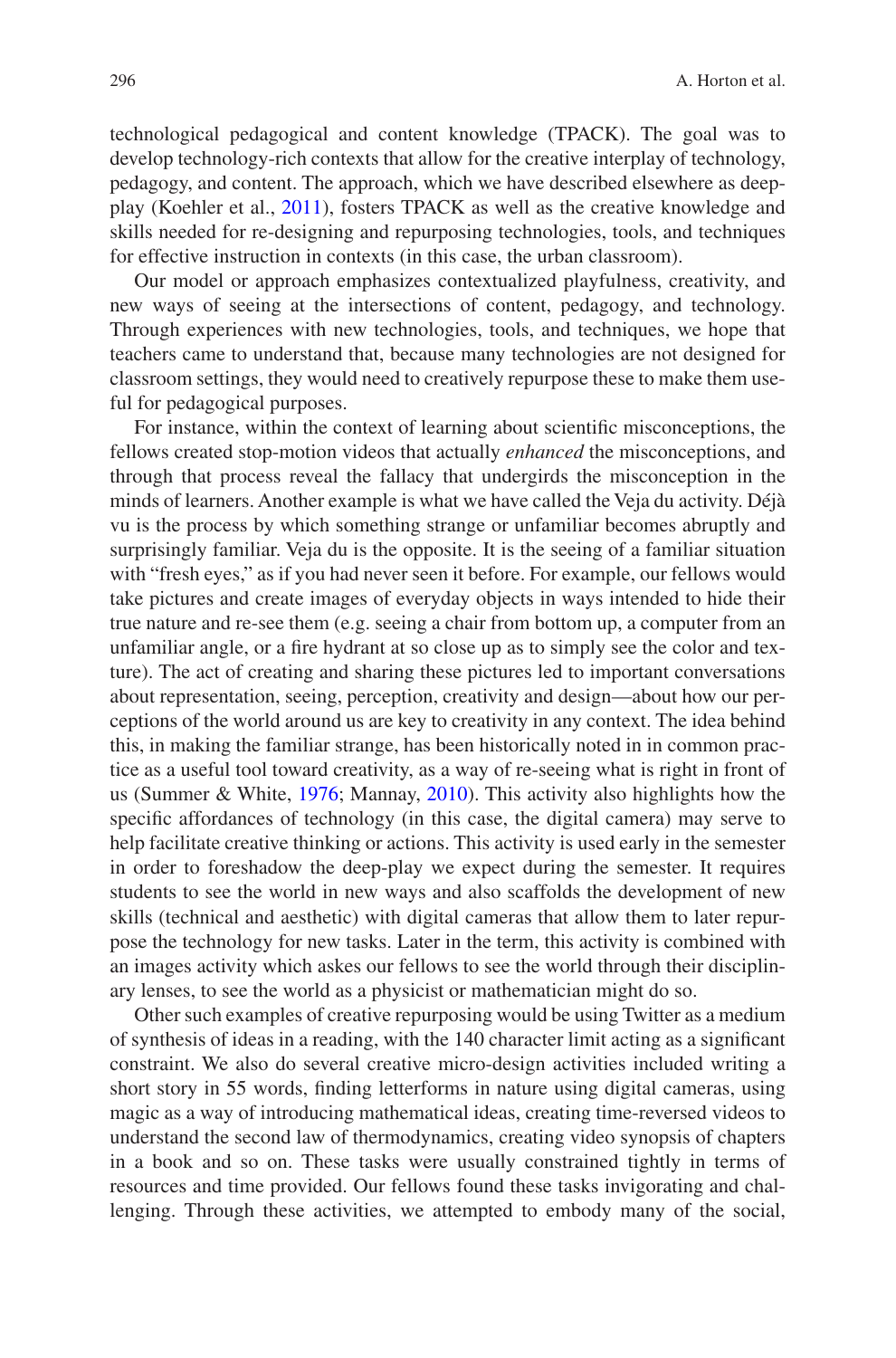collaborative and creative goals we espouse in this program. For instance, the assignment on writing a story in 55 words demonstrated how constraints (of medium) can actually encourage creativity, when most of our fellows believed that creativity necessarily required open-ended, time-consuming, unstructured activity.

### *16.5.1 Creative Pedagogies in Practice*

The design of the MSUrbanSTEM program was developed out of our prior experience with the Master of Arts Program in Educational Technology (MAET) program at Michigan State University, Michigan, USA. Specifically, the MAET program uses a unique and rigorous approach towards instructional and professional development. The goal is to support and develop thoughtful, innovative, and creative practitioners who integrate content, technology, and pedagogy in creative ways. Some of the key tenets of the pedagogical approach here include Learning by Design, as next discussed.

### *16.5.2 Learning by Design*

The instructional approach involved real world, hands-on engagement with tools, techniques and pedagogies and their relationship to core constructs in the STEM disciplines. Design as conceptualized in the program was a purposeful, collaborative approach that spotlighted developing creative solutions to problems of practice. With this, focus is maintained on powerful disciplinary ideas even while keeping state and national standards (such as Common Core standards) in mind. Thus, learning by design allows teachers to participate in in *deep* conversations about their practice; provides them opportunities to experiment and *play* with ideas, tools, and subject matter, and offers contexts to reflect on their learning.

### *16.5.3 Conceptual Integration Across Multiple Delivery Modes*

The MSUrbanSTEM program was integrated conceptually and practically across two modes of delivery (face-to-face and online). The instructional team worked with the teachers across platforms, not just on imparting knowledge of the latest digital tools and technologies but rather aiming to help these fellows thoughtfully and creatively repurpose tools at their disposal for meeting student learning goals. The program's learning community extended well beyond the time spent in specific programs or courses. Fellows, across cohorts, became part of an affinity group (Gee & Hayes, [2012](#page-20-9)), mainly using social media (Twitter and a private Facebook group) that continues to be active even after they had graduated from the program.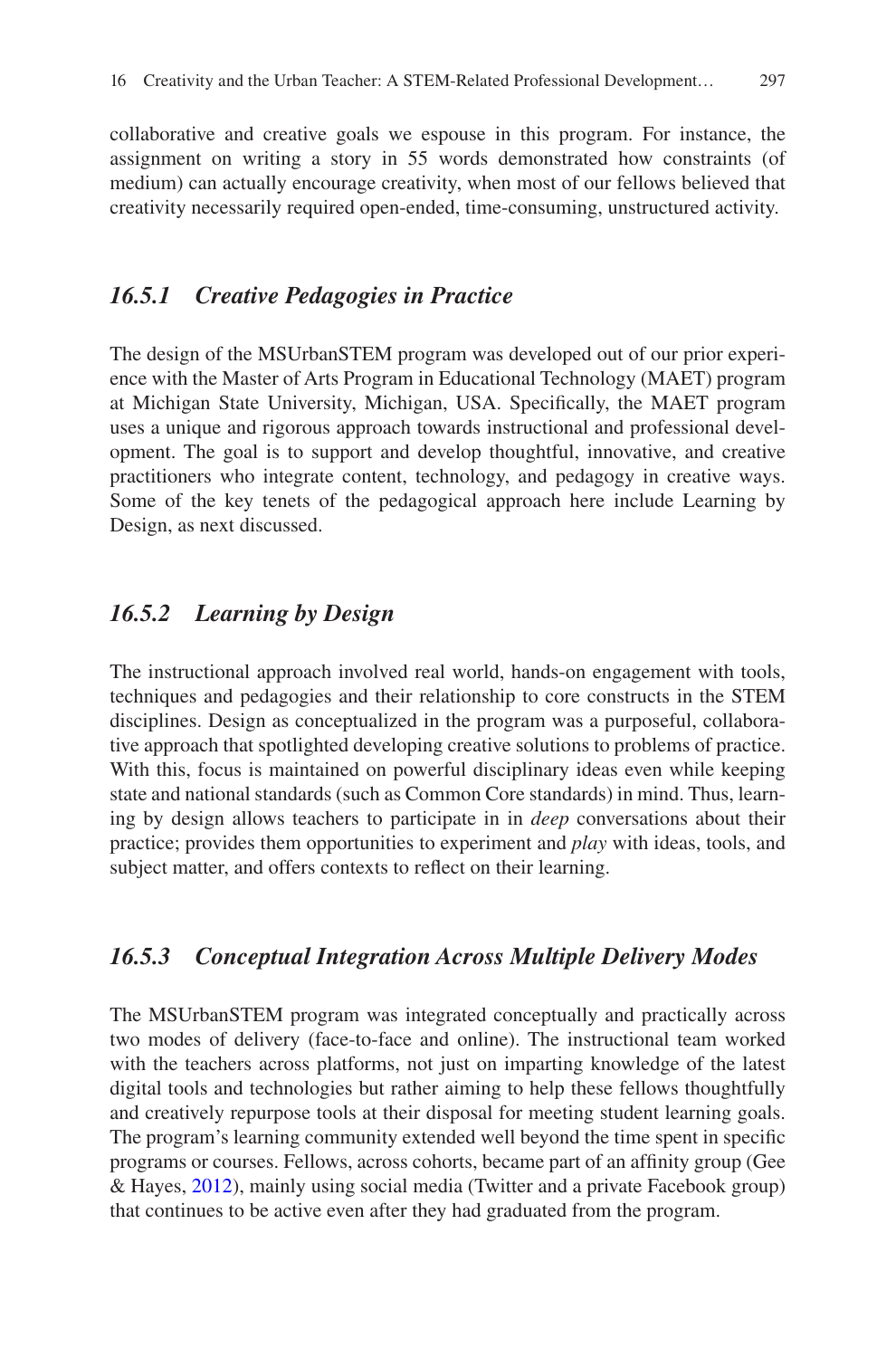### *16.5.4 Deep-Play at the Program's Heart*

At the heart of our MSUrbanSTEM approach to professional development is what we have previously called *deep-play*. As Koehler et al. [\(2011](#page-21-17)) write:

*By Deep-Play we mean an engagement with rich problems of pedagogy, technology and content and their inter-relationships. Deep-Play is creative, seeking to construct new ways of seeing the world, and new approaches to using technology, in order to develop creative pedagogical solutions.* By engaging in design with Deep Play, educators can see themselves not as passive users of technology, but rather as active designers of technology, who creatively repurpose tools, technologies, and artifacts to meet their own goals and desires (italics in original). (p. 154)

Deep-play as an instructional approach encouraged the participants to "play" with technology even while reflecting on deeper issues related to content and pedagogy and their integration. This element of the MSUrbanSTEM program (i.e., deep-play) encourages teachers to be creative in their pedagogy. The program attempt several key goals around this relative to our participating fellows to:

- 1. Inspire teachers to repurpose everyday items to use as teaching and learning tools in the classroom;
- 2. Help teachers create active classrooms for their students;
- 3. Teach with hands-on activities that allow the learner to use various senses and intelligence types;
- 4. Be reflective of their practices for the sake of always being a better teacher, and
- 5. Use artifacts and metaphors to demonstrate understanding and profound thought.

During the program, the instructional team emphasized how the act of making or creating can provide rich, transformative learning experiences. In order to help the fellows embrace this idea, we exposed them to readings and activities. These activities were designed intentionally to send the message that creativity is not a gift given to a select few, but a habit of thinking about and engaging with the world that can be learned. This process involves the thoughtful integration of creative pedagogical decisions instantiated in a range of projects, small and large, such as the examples provided above. What is common to all the activities designed and implemented by the instructional team is to nudge students to look at the tools they have in terms of their inherent constraints and affordances and through that to push them to think carefully and creatively about how to leverage them to meet their core student-learning goals.

## **16.6 Formative and Summative Assessments**

In this section, we illustrate how strategies such as flexible grouping, team-building and collaborative work processes, use of formal and informal active learning spaces, improvisation, and strategic technology integration were all used to support creative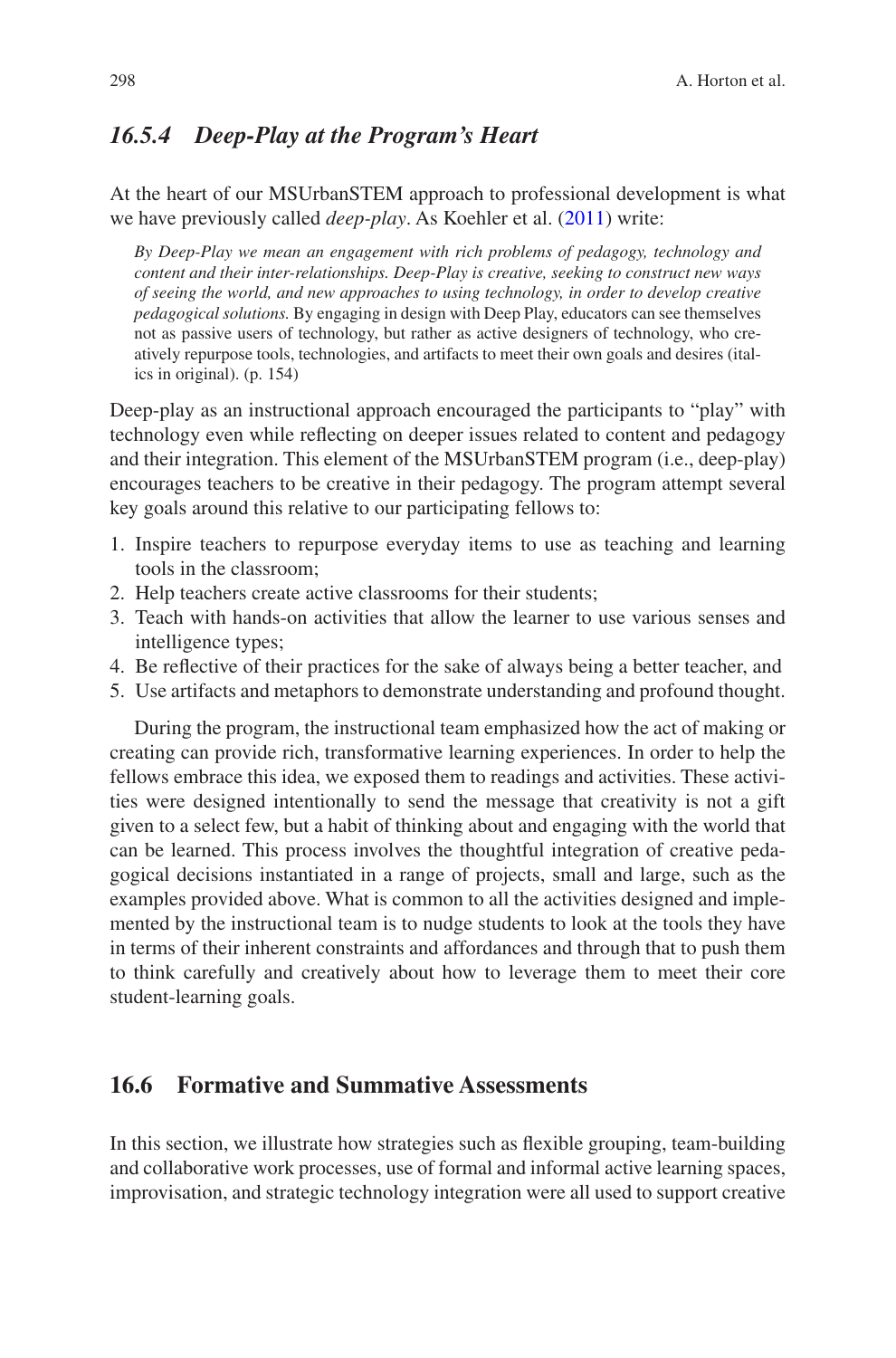risk-taking amongst the fellows. In the program, we take a rigorous, studentcentered approach to explore how creativity is encouraged through the following tenets in our instructional practice: learning by design; demonstrating explicit connections between classroom practice, theories, and standards; multiple levels of conceptual integration across modes of delivery; innovative use of technology, and the development of learning communities.

In order for pedagogy to be classified as creative, it must meet three criteria: "… model a community of practice (COP), focus upon redefining pedagogy and provide an appropriate technology support infrastructure" (Cochrane, Antonczakb, Keeganc, & Narayanan, [2014](#page-20-10), p. 4). The program's instructors integrated an array of formative and summative assessments that supported the community we built among our cohorts, as well as encouraged exploration as they examined technologies to support their teaching practice in an effort to give fellows constant practice in honing their creativity. While assessments are not a new concept to teachers, these have varying levels of value for student learning, depending on their context. Black [\(2015](#page-20-11)) states that many scholars and teachers "regard assessment as a peripheral component of pedagogy, one that is inescapable but which always threatens to undermine the most valued aim, that of developing the learning capacity of their students" (p. 163). Continuing, Black argues that, in practice, implementing innovative formative and summative assessments is often challenging for teachers for many reasons.

As though echoing Black, the program fellows expressed challenges to implementing different forms of assessments for several reasons. These included but were not limited to

- Scheduling a mandatory week of standardized testing into a packed curriculum with little notice.
- Difficulty getting buy-in from colleagues, administration, and parents
- Obtaining time and resources needed to create assessments, and
- Differentiating assessments based on the wide diverse learner characteristics they need to support.

During the ten face-to-face sessions that launched each of the three academic years for the fellows, the instructional team integrated a wide range of assessment practices for them to consider modeling in their classrooms.

### *16.6.1 Formative Assessments*

We now describe a small sampling of the formative and summative assessments fellows completed to help support their instructional needs and enhance their ideas around creative pedagogies. During the face-to-face sessions of the course, fellows, on average were asked to complete three to five formative assessments each day. One of the most challenging yet popular forms of formative assessments were Quickfire Challenges Wolf ([2009\)](#page-22-3). In a Quickfire Challenge, participants complete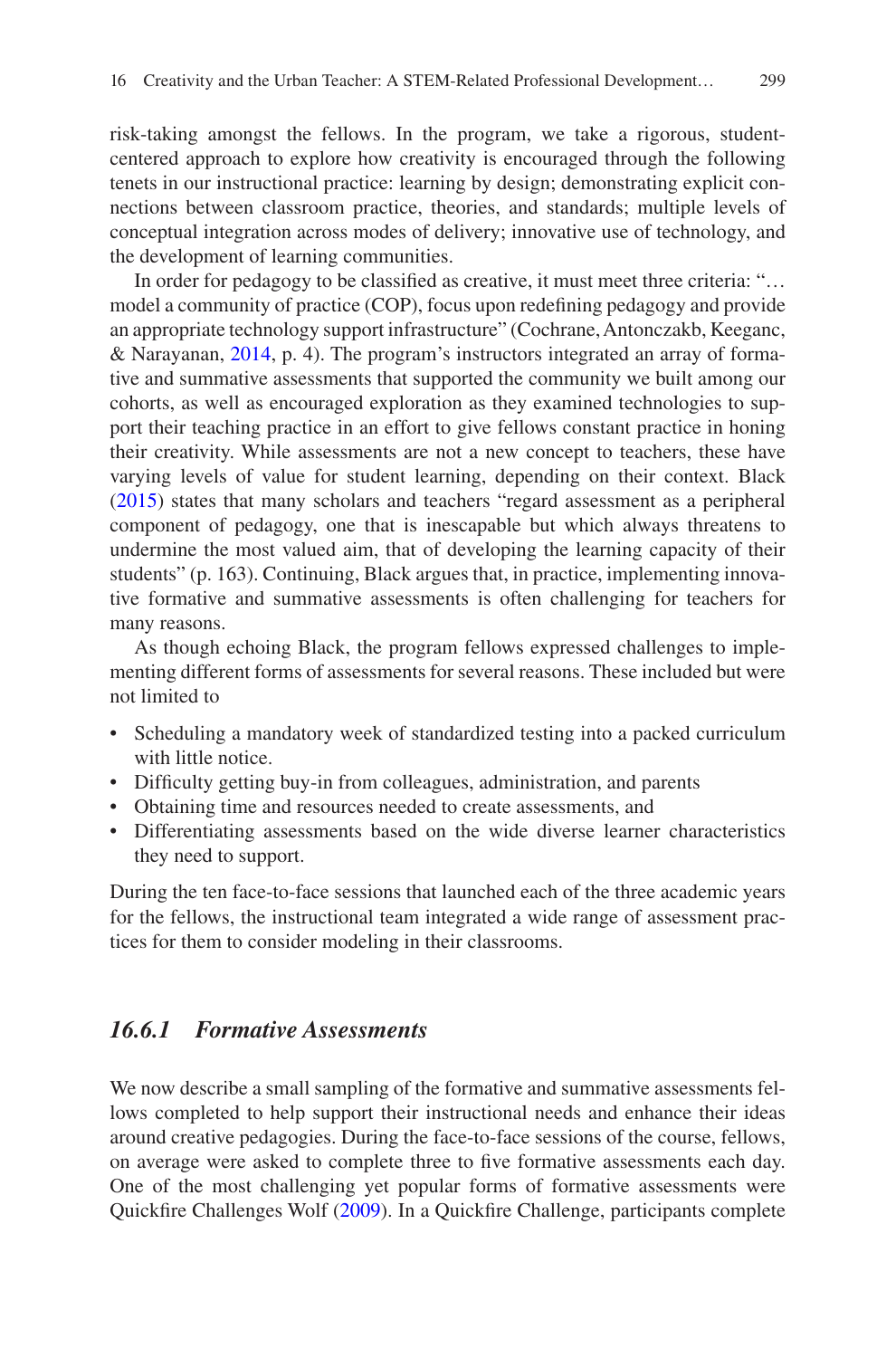a challenging, authentic task within a tight time frame that combines content and technology. The assignment is tiered so that they can customize the activity based on their comfort level with technology. Quickfires provide a safe and collaborative way to fail and iterate (Horton, Mehta, & Shack, [2017](#page-21-19), p. 247).

Within each cohort, fellows self-selected themselves into groups of five that were diverse in level of technology skill, and grade and subject level taught. Each group worked together to develop the products required from the Quickfire challenge, such as videos, digital posters, and games. Initially, the goal for each group was to complete the challenge in a timely manner. As the group collectively became more comfortable with the format of the assignment and their membership, the fellows were able to spend more time taking risks that could involve enhancing their product. Thus, we aimed to give them opportunities for exploring learning and pedagogical work that required the critical risk-taking aspect of creative teaching that Henriksen and Mishra ([2015\)](#page-21-4) note is so important. Along those same lines, the focus on authenticity brings the element of real-world relevance to the task, as we next describe.

# *16.6.2 Video Story Problems: Deciphering the Disciplines in Real World Contexts*

In the video story problem, teachers are given 30 min to create a video that communicates a story problem with real-world application. The goal of this exercise is to help teachers practice transiting from teaching a subject area to fostering the disciplined minds of their students (Mansilla & Gardner, 2008). The activity requires teachers to consider a real-world application for the skills they are already teaching in their class, and create a video that illustrates the problem in some context students would see in their actual life. Teachers engage with the real-world component of creative teaching as they capitalize on their students' interests and lives to incorporate those elements into the story problem. Thus, they increase the connection between their students' world and the subject area in which they teach.

Each group of fellows brainstormed ideas for the product and then created a video based on their ideas in the time allotted. If they had more time, they were encouraged to make the Quickfire "extra-spicy" by adding technological and production-value enhancements to their video or creating an appendix to enrich the content of their video. Teachers were able to create videos that encouraged students to apply their knowledge of math, science, and engineering to determine the solutions to the proposed problems they found around the city. The fellows found and proposed questions like how much soil does it take to fill a cylindrical cement planter, how much water was dispensed from a bottle-filling drinking fountain, what was the speed of our walk to lunch, how do we classify materials based on observable properties, and how much money does the parking meters generate?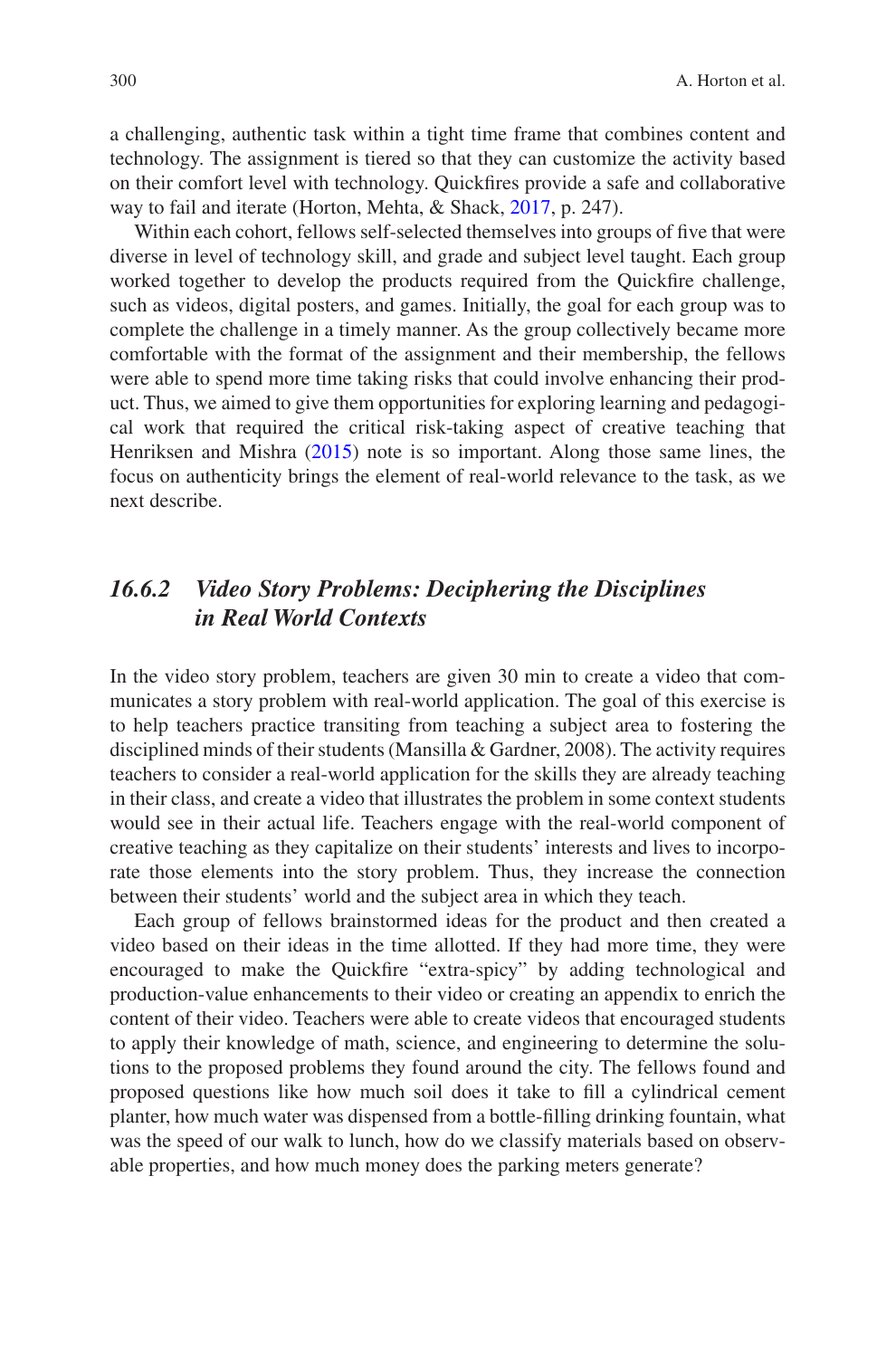We found that two different groups captured a video of the same building front. Due to a difference in the ages of learners that they worked with, what the teachers saw in the building's structure was different. The teachers of earlier grade levels asked students how they could count the total number of windows on one side quickly. The other group of fellows taught at the high school level and they discussed the size of buildings in the city in general in terms of proportions and scale in relation to other buildings around the world. They asked their students to calculate the number of red bricks it takes to complete this window-filled front of the building. This example highlights what we saw emerge from these videos – how our teachers see STEM in the city is focused on the knowledge and skills of their learners.

## *16.6.3 Breaking the Laws: Confronting Misconceptions Through Video Creation*

The Breaking the Laws activity is intended to directly confront assumptions or conventions and engage risk-taking by viewing existing content differently. Prior to this activity the class engages in a conversation about barriers to learning, using Lee Shulman's research on the "epidemiology of mislearning" as the anchor text for the conversation. One of the major points of emphasis of this discussion is the disruptive role misconceptions play in learning. Shulman explains that misconceptions are one of the most disruptive barriers to learning because unlike simply forgetting information, a misconception can often result in a person confident that they understand something, when they truly do not (Shulman, [1999](#page-22-4)). As a part of the reading and discussion, teachers confront the idea that science is often not taught in a way that requires students to confront paradoxes and conflict brought on by their own preconceived notions. In an effort to help teachers conceptualize this issue and see its effect on their students' understanding, teachers create a stop motion video that purposefully breaks the law of physics, thereby perpetuating a misconception. An "extra-spicy" version of this assignment would have fellows create a second video that responds to the misconception illustrated in their first video, as an opportunity to extend the thinking and take it farther into real-world teaching.

Through the exercise, the fellows developed their video creation and design skills and utilized this medium to help them explore misconceptions that their own students may be holding onto that prevent them from reaching deeper levels of understanding. Thus, they again were called on to bring their attention to issues and ideas that their own students confront in real-world misconceptions, and to help move them to viewing things from a completely different perspective to promote understanding.

The primary purpose of this assignment was to force teachers to delve into the "why" of their students' misconceptions. For example, one group of teachers demonstrated the common student misconception that larger objects fall faster than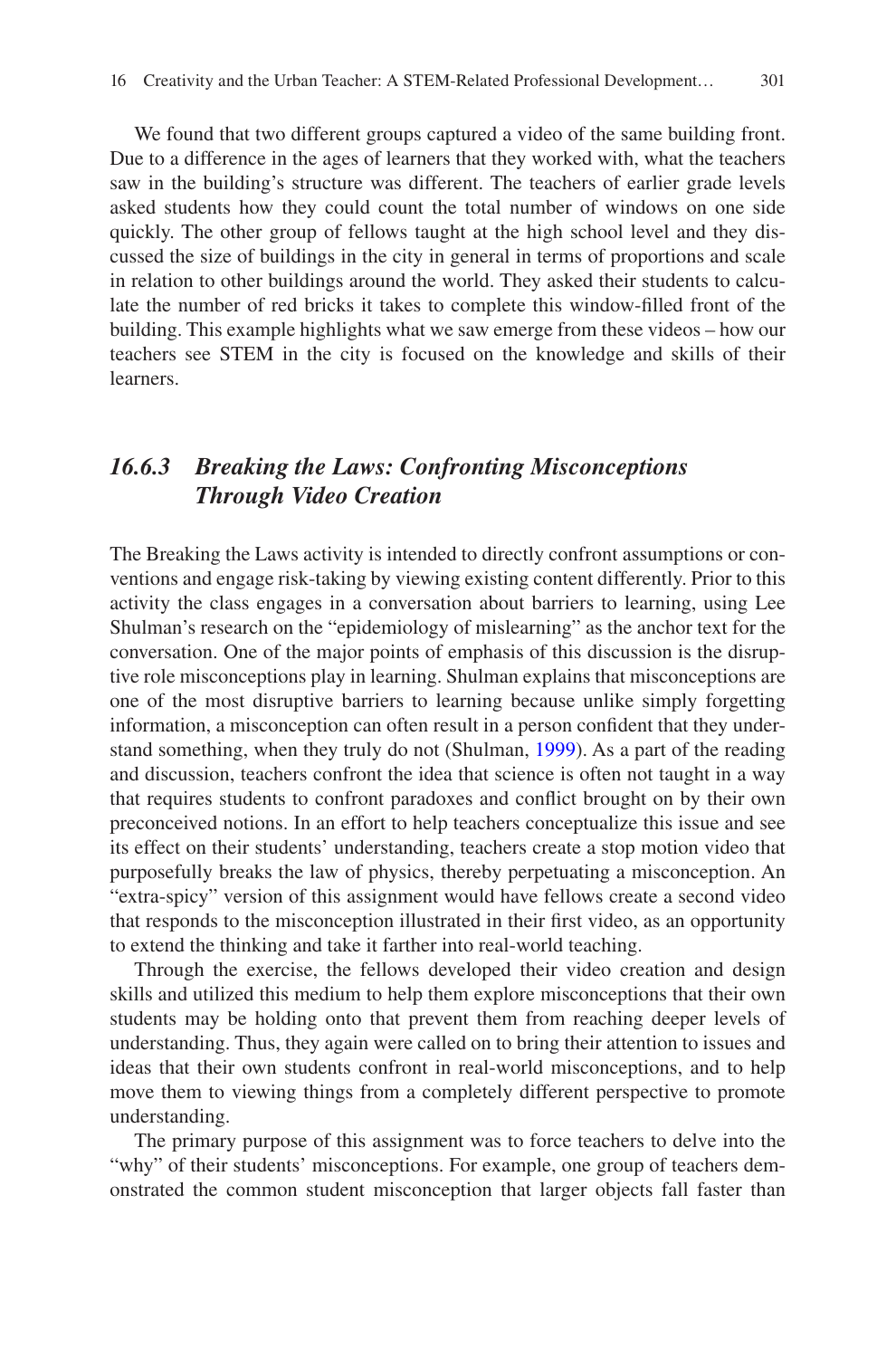smaller objects. Other groups created stop motion videos that covered topics like friction-less environments, force and motion, recreating the perception and reality of Ben Franklin's interaction with lightning, and the sun's path of travel. By forcing the fellows to conceptualize their student's misconceptions as narrative videos, teachers would then be better equipped to address these misconceptions in the classroom.

This activity's secondary purpose was to arm teachers with an assessment strategy that could creatively assess a student's understanding of the content. To create a video that successfully highlights a misconception, a student would first have to possess a deep understanding of the content. Through this activity, teachers engaged with a common and disruptive barrier to student understanding, while simultaneously sharpening their creative assessment skills.

### *16.6.4 Summative Assessments*

Through the fellowship, teachers also completed summative assessments. These items included the ImagineIT project, an independent project that allowed fellows to address a pervasive STEM-related question in their teaching or leadership capabilities. Also, within each cohort, fellows formed subgroups called Deep Play Groups. In these interdisciplinary groups, fellows were asked to explore teaching tools or strategies in which they had a collective interest, and share their findings through various activities, including creating interactive professional development opportunities for their colleagues. Further, each cohort of fellows contributed to at least two published anthologies related to their experiences teaching in STEM. These books share reflections from our teaching fellows about what teaching means to them, differentiated lesson plans and other resources related to teaching STEM in the urban K-12 context.

#### *16.6.5 ImagineIT*

The ImagineIT assignment was one of 2-yearlong activities in which the fellows participated. It was constructed as a series of multi-staged projects that challenged them to identify and address a problem that their classroom, school, and/or teaching community faces related to STEM and technology. The goal was not to simply think about how to integrate technology into a STEM course. Instead, the objective of this project was for the teachers to identify a real-world problem that would allow them to take a radical action in their teaching context that they believed would be both beneficial and transformative to their practice.

We asked teachers to *imagine* an aspect of their STEM content that involved some pedagogical problem that they wished to address. For example, some of the challenges teachers named and chose to address through this project included how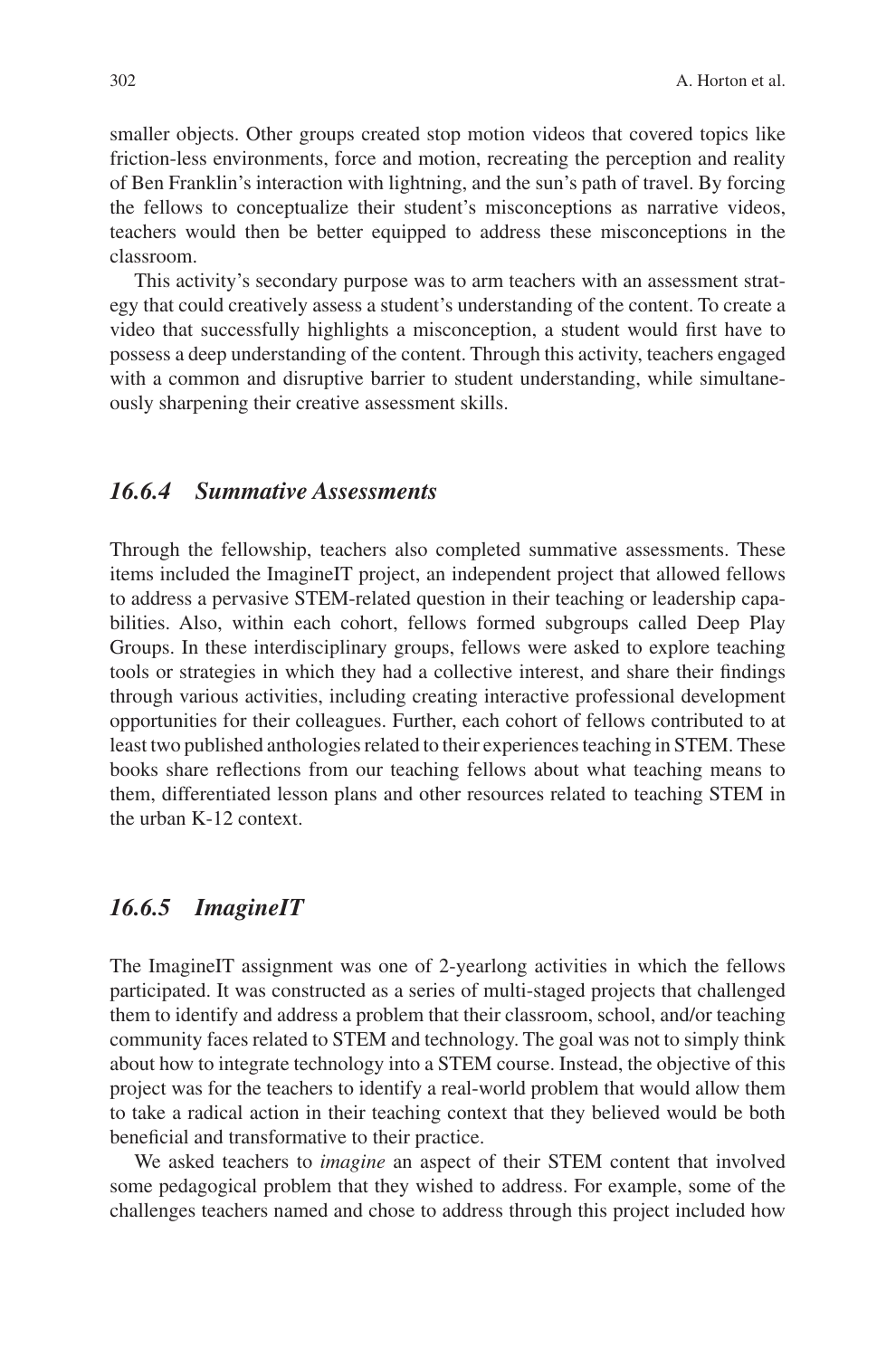to make students see that science and math were implicit parts of their own lives and how to get parents more connected to STEM so students, parents, and teachers can create a STEM environment in their school community. Based on these goals, fellows created videos that allowed them to think about their big ideas from different perspectives and new ones, as well as to communicate their big ideas to target audiences (i.e., colleagues, administrators, students, and parents). We have noted how real world and cross-disciplinary teaching and intellectual risk taking or trying new things is essential to creative teaching, so in many ways this assignment wove together several of these concepts.

During the fall semester of the academic year for each cohort, fellows were charged with developing and facilitating two focus groups (one with their colleagues and one with their students) so fellows could brainstorm with each group and receive feedback about their planned intervention. A few interventions that fellows tried resulted in professional innovations in their practice, such as creating a school garden for teaching biological and nutritional concepts and developing a makerspace that included circuitry and coding tools, as well as a 3-D printer for students to explore STEM concepts. At each step, fellows were asked to reflect on the process and make decisions about how to proceed as informed by the feedback they received from instructors or from insights the readings provided. In the spring semester, the fellows put their ideas into action by implementing them in their teaching and then reflecting and providing written reports on results.

### *16.6.6 Deep Play Groups*

As mentioned, Koehler et al. ([2011\)](#page-21-17) describe deep play as engagement with rich problems of pedagogy, technology, and content and their inter-relationships. Deepplay is a creative process for seeking to construct new ways of seeing the world and using technology to develop creative pedagogical approaches and solutions to disciplinary and or administrative challenges that impact their teaching practice. The cohort members had a wide range of interests for which they wanted to learn more. It is difficult, if not impossible, for us as instructors to meet each and every one of these interests and needs. The Deep Play groups were a way for fellows to interact around of topics of shared interest as they worked to explore and solve a problem in a risk-free, playful manner. In other words, these groups were interdisciplinary teams within each cohort, which focused on developing a better understanding of a specific topic related to teaching and learning in the STEM disciplines.

Teams of five were created based on mutual interest in their topics. The topics they chose to explore included 3-D printing in the classroom, gamification, genius hour, and project-based learning in the classroom. Group members then undertook a series of activities that allowed for a deep-dive exploration into the topic with their colleagues. One of these activities involved a book review in which each team hosted a webcast to review books related to their topic and share the ways (if any) the book connected to their ImagineIT project or teaching context. This group also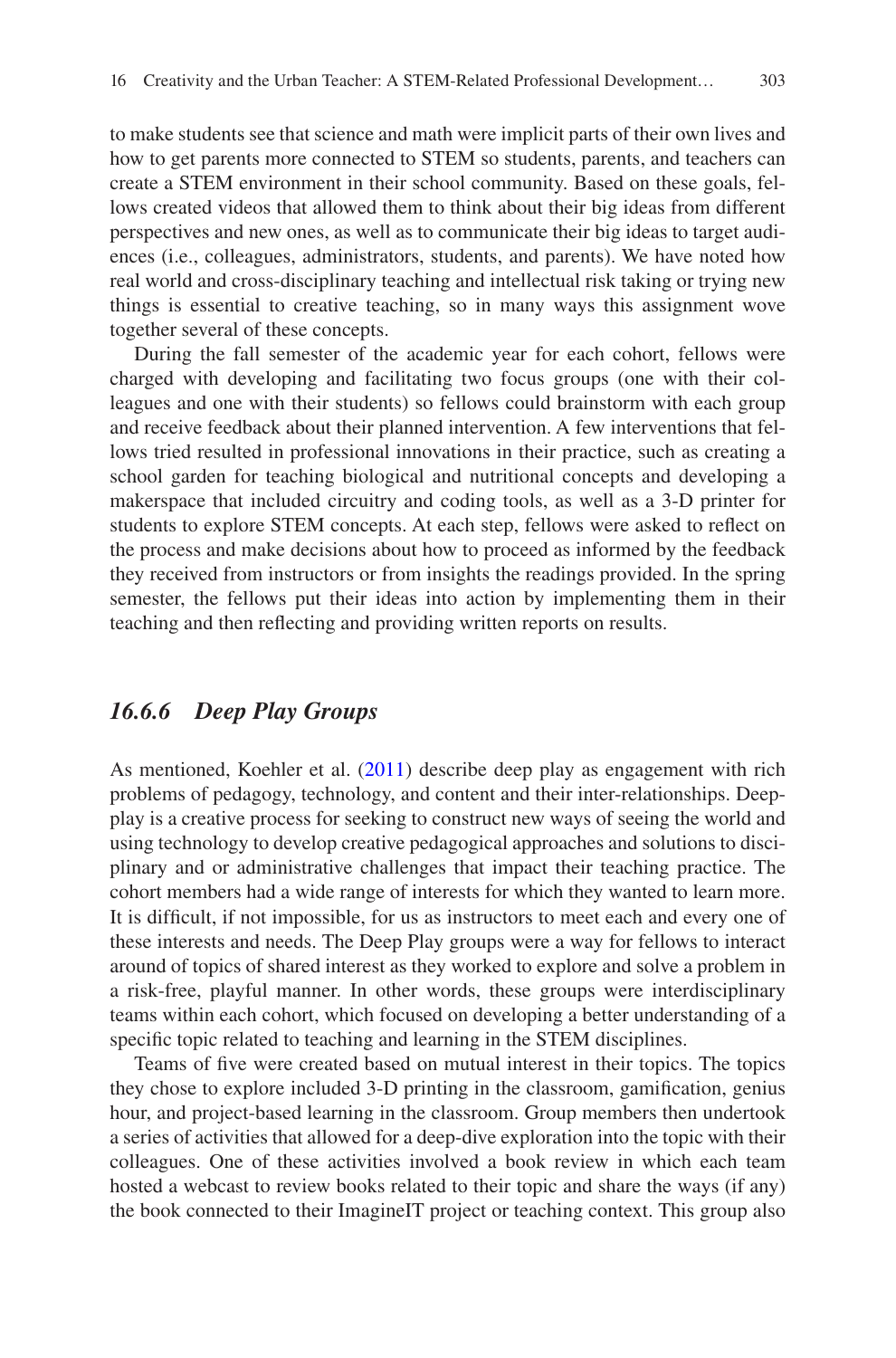planned an interactive professional development activity around this topic that could be implemented in their schools. Further, these teachers curated content that was connected to their topic and distributed this information through social media.

### *16.6.7 Book Publications*

Each year, fellows published books exploring their teaching practice. During the third cohort, the fellows created two books within the summer. The first was *A Teacher's Quick and Dirty Guide to Cosmos*, which offers STEM teachers a new lens for evaluating the original classic by Carl Sagan. By the end of this semester, they also created *Amazing STEM*, which highlights master lesson each teacher developed and implemented, and then enacted for their cohort peers. Their final publication titled *This I Believe* reveals the teachers reflecting on their experience in the program and sharing revisions to their ideas about teaching and learning over time.

### *16.6.8 Bringing It All Together*

Our overall aim for these assignments was to immerse these teachers in their own creativity by offering opportunities to take risks and try new things, to engage with digital media in news ways, and to create, play, and build learning experiences for their cohort. All of these experiences and challenges were grounded in real-world, interdisciplinary approaches to STEM. By creating a philosophy based in Dewian principles that also spoke to creative engagement as central to the STEM teaching and learning experiences of this large group of fellows, we aimed to promote learning in new ways that would carry over from their new mindset and beliefs into their teaching practice.

### **16.7 Findings**

To describe these fellows' creative learning outcomes, we provide demographic data, data collection procedures, measurement information, and some key findings from our ongoing research with the MSUrbanSTEM project. We also provide some implications of our research findings on broader factors such as teacher efficacy and student learning and achievement. This section reflects our effort to form a picture of the development of creative mindsets and practices for this particular group of urban STEM teachers.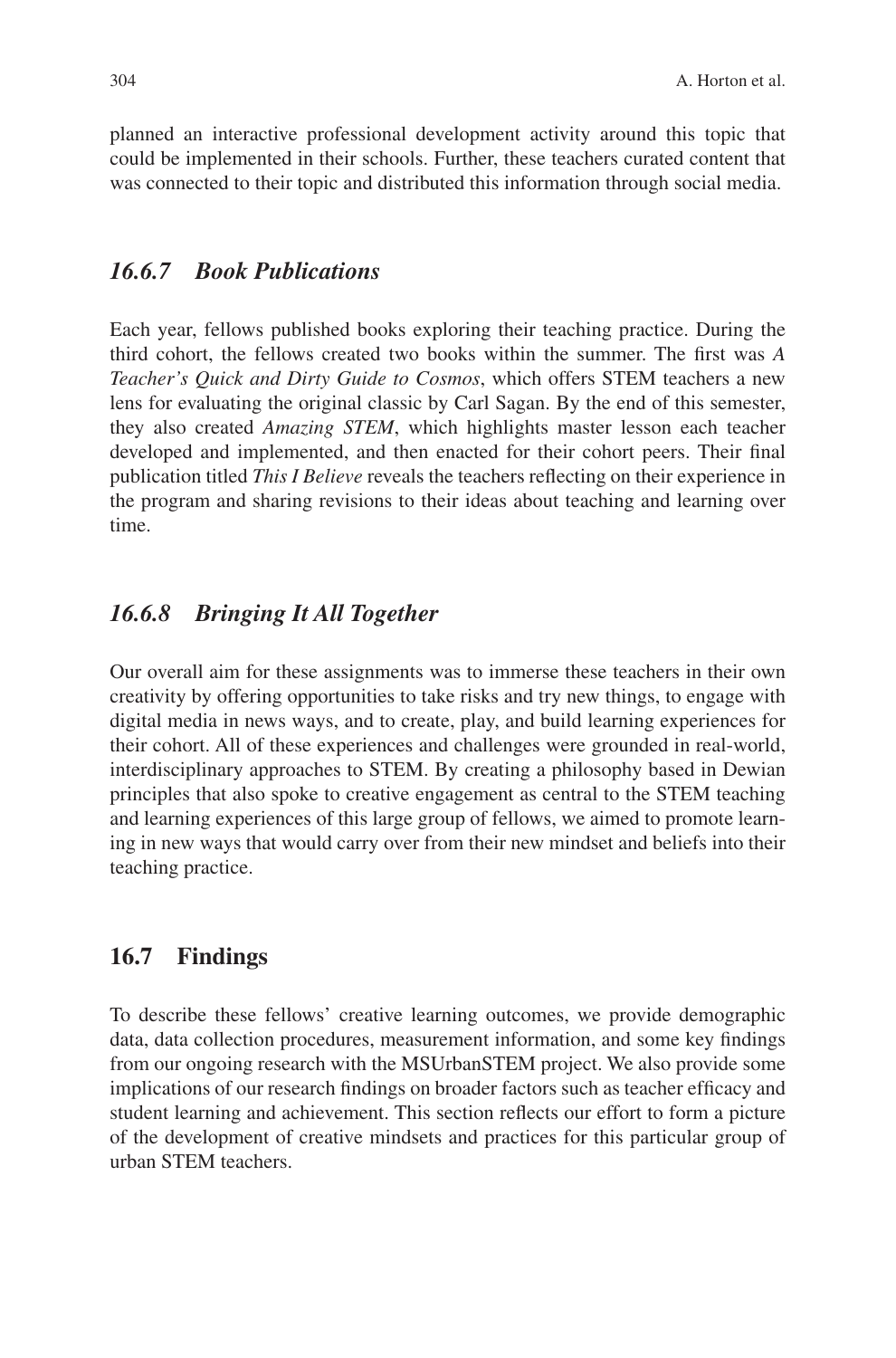### *16.7.1 Participants*

The study data include the responses of 124 STEM teachers in a large urban school district who were enrolled in three separate cohorts (years) of the MSUrbanSTEM program (25 teachers were part of the year 1 cohort, 49 in year 2, and 50 in year 3). These teachers were accepted into this program after being selected based on their essay responses, letters of recommendation, leadership, and past teaching experience.

In terms of demographics, 81 (65%) of the teachers were female and 43 (35%) were male. Also, 56 (45%) identified as White, 30 (24%) African American, 16 (13%) Hispanic/Latino, 12 (10%) Asian, and 9 (7%) as multi-ethnic. While 59 (47%) taught at the middle school level, 37 (30%) taught high school and 11 (9%) taught elementary; additionally, 13 (11%) taught at the elementary and middle school levels, with 4 (3%) at middle and high school levels. Finally, 56 (45%) taught science, 55 (44%) taught math, 13 (11%) taught identified other subjects (engineering, technology, and combinations). Among them was a STEM program coordinator, assistant principal, and instructor of teachers.

# *16.7.2 Examining Changes in Beliefs About Creativity and TPACK*

In order to assess if the participating MSUrbanSTEM teachers showed any changes in their skills or creative beliefs as STEM educators, we asked them to complete the Teacher Creativity Scale (TCS) and the Technological Pedagogical Content Knowledge (TPACK) surveys, which are explained further in this section. Data collection consisted of several procedural steps. The survey measures were administered to participants at three time points: prior to the first meeting of the year (July), 6 months later (December), and at the end of the year (May).

#### **16.7.2.1 Looking at Changes in Beliefs about Creativity**

The TCS is a ten item, self-report survey that measures teachers' beliefs about their ability to be flexible and creative in their classroom practices. Survey questions are answered on a five-point Likert scale from strongly disagree to strongly agree. MSUrbanSTEM team members created the teacher creativity scale in 2015 (during the implementation of the first cohort to assess if teachers' creative approach to teaching and thinking was impacted by program participation. The items in the scale speak to elements that indicate creativity like risk taking behavior and ability to find alternate paths to reach one's goal (Henriksen & Mishra, [2015](#page-21-4); Peg, [2010](#page-21-5)).

The TCS consists of two subscales: creative resilience (CR) and teacher creativity (TC), which is in Table [16.1.](#page-17-0) An exploratory factor analysis was conducted in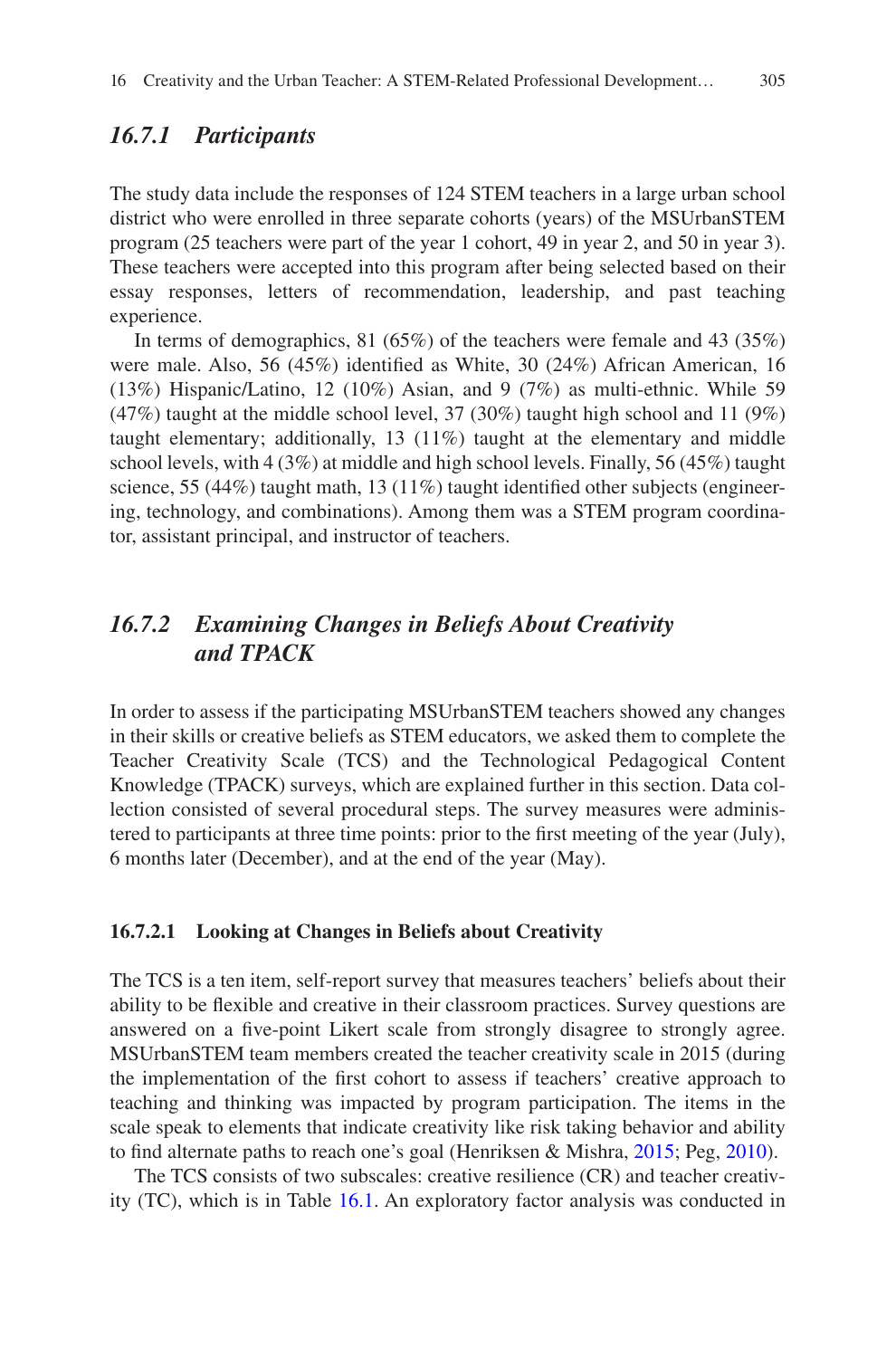| #              | Questions/item                                                             | Subscale  |
|----------------|----------------------------------------------------------------------------|-----------|
| 1              | I am a creative person                                                     | -         |
| $\mathcal{D}$  | I can come up with a lot of ideas when faced with a<br>problem             | CR.       |
| 3              | I am open to new ideas and experiences                                     | <b>CR</b> |
| $\overline{4}$ | I see failure as a serious setback (reverse coded)                         | <b>CR</b> |
| 5              | I am a creative teacher                                                    | TC.       |
| 6              | Teaching creatively is easy for me                                         | TC.       |
|                | I am extremely willing to try new things in my<br>classroom                | TC.       |
| 8              | I am good at imagining new ideas to engage my<br>students                  | TC        |
| 9              | I feel comfortable teaching my subject matter from<br>multiple angles      | TC.       |
| 10             | I am extremely comfortable with deviating from a<br>prepared teaching plan | TC.       |

<span id="page-17-0"></span>**Table 16.1** TCS [Teacher Creativity Scale] (Seals, Mishra, Henricksen, & Mehta, [2015](#page-22-5))

Items 2 and 3 were omitted due to poor factor loadings and reliability *CR* creative resilience, and *TC* teacher creativity

order to validate the relationship among the items. Reliability measures of the TCS were good ( $\alpha$  = 0.783). Six of the items (items 5–10) loaded heavily onto construct one with a good reliability ( $\alpha = 0.745$ . Since the scale was created after the launch of cohort 1, creativity data could only be collected for cohorts two and three  $(n = 99)$ .

For this chapter, we used the survey responses to conduct a one-way repeated measures ANOVA to test the null hypothesis that there is no change in creativity over the 1-year period of participating in the MSUrbanSTEM project  $(N = 70)$ . Findings show that there was significant growth in creativity from July to May *F*(2,  $68$ ) = 50.78, p < .001. Post hoc results for creativity over time indicate a significant difference among all three points: time one 95% CI [2.90, 3.46], time two [3.74, 4.06] and time three [3.94, 4.22]. Table [16.2](#page-18-0) has the average scores across the three time points, showing how teachers grew in TCS and TC across the three time points. Moreover, growth also proved significant in teaching creativity over time *F*(2,  $68$ ) = 42.81, p < .001. This indicates that the teachers' approach to their pedagogy and content may have changed due to their involvement. Specifically, participating teacher fellows in the MSUrbanSTEM project increased their self-perception as creative teacher educators.

#### **16.7.2.2 Examining Changes in TPACK**

The TPACK survey seeks to measures the ability of teachers to integrate successfully content, pedagogy, and technology in their teaching (Mishra & Koehler, [2006\)](#page-21-20). Teacher TPACK is measured by way of a 47-item self-report survey; questions are answered on a five-point Likert scale from strongly disagree to strongly agree.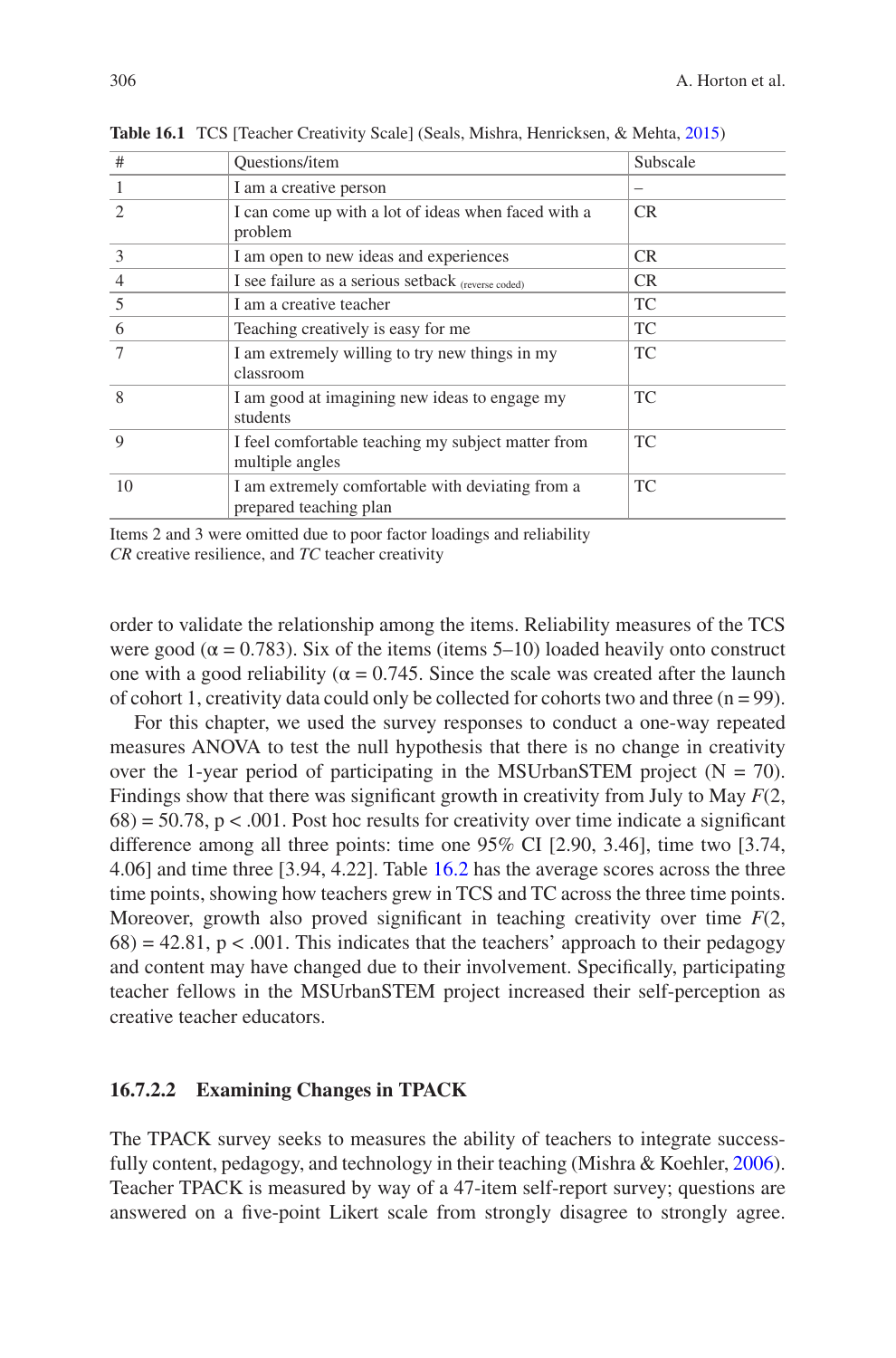|              |      |      | Cohorts by year |      |      |
|--------------|------|------|-----------------|------|------|
|              |      |      | 1               | 2    | 3    |
|              |      |      | Mean            | Mean | Mean |
| <b>TPACK</b> | Time | July | 3.91            | 3.82 | 3.77 |
|              |      | Dec. | 4.36            | 4.09 | 4.18 |
|              |      | May  | 4.49            | 4.31 | 4.33 |
| <b>TCS</b>   | Time | July |                 | 1.65 | 3.70 |
|              |      | Dec. |                 | 3.00 | 3.89 |
|              |      | May  |                 | 3.03 | 4.05 |
| <b>TC</b>    | Time | July |                 | 1.46 | 3.83 |
|              |      | Dec. |                 | 3.98 | 4.04 |
|              |      | May  |                 | 4.17 | 4.20 |

<span id="page-18-0"></span>**Table 16.2** Means from creativity and TPACK survey responses

Average responses over 1 year for three cohorts showing growth in creativity and TPACK during teaching fellows' year of participation within the MSUrbanSTEM program (cohort 1 did not complete the Creativity survey). TCS includes the mean of all ten items from the teacher creativity scale, while TC includes the mean of items 5–10

Reliability measure of the TPACK was strong ( $\alpha$  = .946). On the survey, items making up the TPACK scale were clustered together by these constructs: technological knowledge (TK, 7 items,  $\alpha$  = 9.33), content knowledge (CK, 12 items,  $\alpha$  = 8.57), pedagogical knowledge (PK, 7 items,  $\alpha = 8.84$ ), pedagogical content knowledge (PCK, 4 items,  $\alpha$  = 6.63), technological content knowledge (TCK, 4 items,  $\alpha$  = 7.94), technological pedagogical knowledge (TPK, 5 items,  $\alpha = 8.02$ ), and technological pedagogical content knowledge (TPCK, 8 items, α = 8.82). TPACK data were collected from teachers  $(n = 124)$  in all three cohorts.

We conducted a one-way repeated measures ANOVA to evaluate the null hypothesis that there was no change in their perception of TPACK over time  $(N = 91)$ . Findings show that there is growth in TPACK over their year of involvement in the MSUrbanSTEM program (July to May)  $F(2, 89) = 62.81$ ,  $p < .001$ . Post hoc results for TPACK over time show a significant difference among all three points: time one 95% CI [3.71, 3.90], time two [4.14, 4.32] and time three [4.28, 4.48]. This indicates that the teachers' approach to their pedagogy and content changed due to their program participation.

### *16.7.3 Summary of Findings*

Given these changes in teacher self-beliefs, the teachers' approach to their classroom practices has become more open minded and flexible about trying novel and different methods to deliver class content. Further, the growth in TPACK indicates that confidence levels had increased, along with feeling comfortable with one's knowledge of STEM content and ability to integrate successfully technology into one's pedagogical practices. This type of thinking requires teachers to be creative so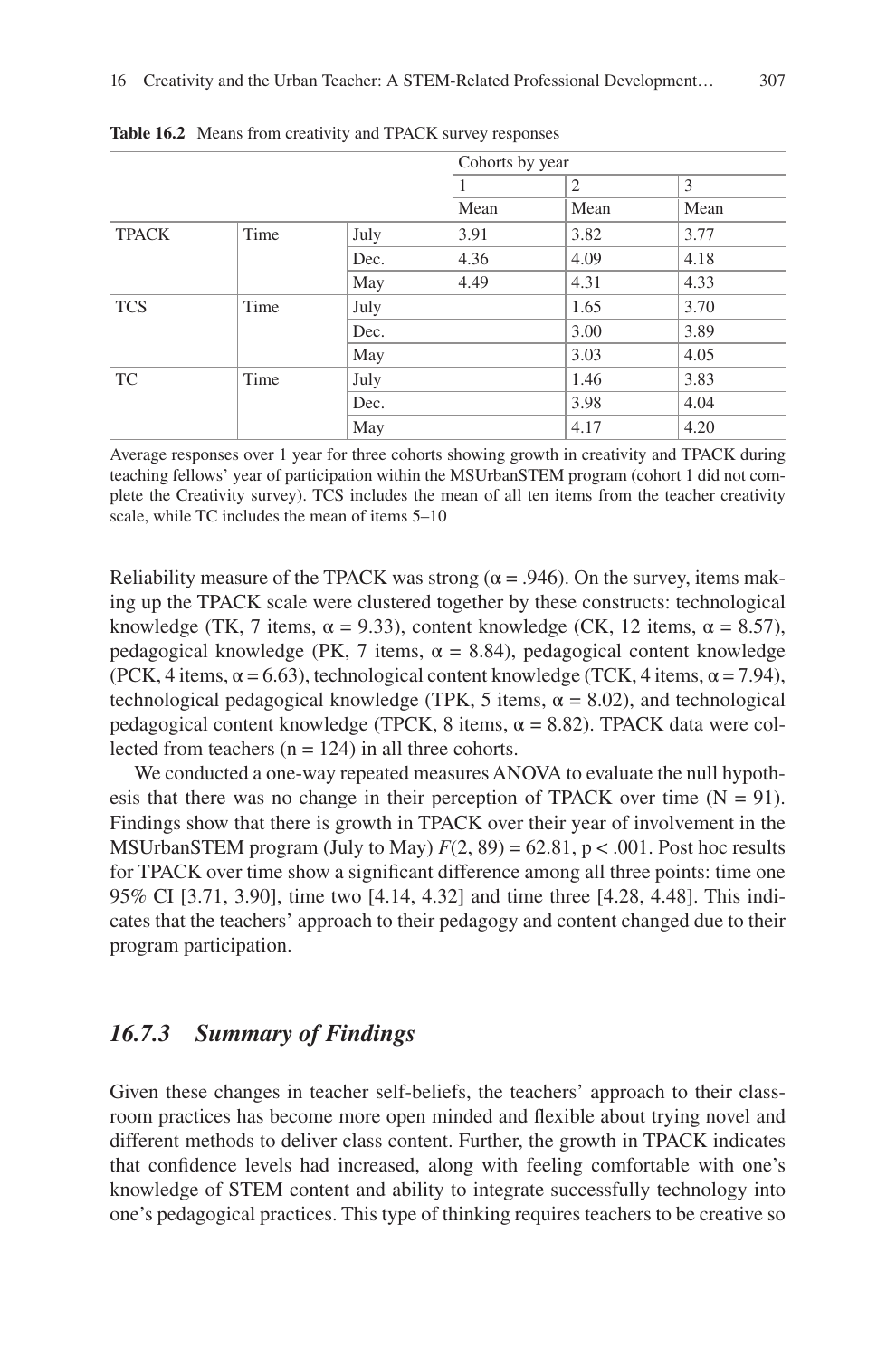that classroom technology has purpose and they can innovatively integrate technological devices into their activities. The program goal was to support teachers in this direction, giving them opportunities to use technology innovatively to create multimodal learning environments for their students.

All forms of teacher knowledge are involved in student learning and student evaluation (Mishra & Koehler, [2006\)](#page-21-20), and the quality and variety of teacher practices can influence student achievement (Rockoff, [2004](#page-21-21)). Moreover, general teacher self-perception of competence is correlated to student achievement, especially in math and science (Muijs & Reynolds, [2002\)](#page-21-22), suggesting that an efficacy-enhancing development program may directly impact student achievement.

### **16.8 Conclusions**

Urban settings often present a complex and challenging environment for teaching, as teachers face contextual and systemic pressures that include the socio-economics of poverty (Milner, [2012](#page-21-0)). Given all such challenges, urban teachers in struggling contexts need more support and professional development aimed at guiding students and supporting their learning. Unfortunately, in such settings teaching and learning often slides toward lower-order skills and rote learning. Yet, it is the higherorder skills like creativity that could aid student success in academics and in life. In this chapter, we have considered the importance of bolstering creativity for teachers and students in these contexts, with a specific focus on STEM disciplines as areas that are often not seen as creative, but which are ripe with opportunities to teach and learn in both novel and effective ways.

The case of teacher professional development that we have presented through the MSUrbanSTEM program with CPS aimed at inspiring more innovation and creativity for urban teachers. Through the types of learning experiences crafted for these cohorts of teaching fellow, we have aimed to build their capacities to engage students creatively in STEM learning with project-based and experiential learning experiences that are connected to the real-world and informed by the urban context. In seeking to understand what the impact was upon such teachers, we investigated the perceptions that each cohort member had of his or her own creative teaching abilities as well as understanding of TPACK. Based on our findings, it was clear that each cohort of MSUrbanSTEM teachers saw significant growth for both of these constructs. Importantly, their perceptions of their own creative abilities as teachers and their TPACK, based on a year's involvement in this professional development program, can be said to have transformed.

While we have noted that some existing creativity research and scholarship has been somewhat distanced from classroom or teaching practices, there are still some important connections to be made. For example, a core component of creativity is having an openness and orientation to the new and engaging in intellectual risk taking (Glover & Sautter, [1977\)](#page-20-12). There is a natural degree of resistance to uncertainty,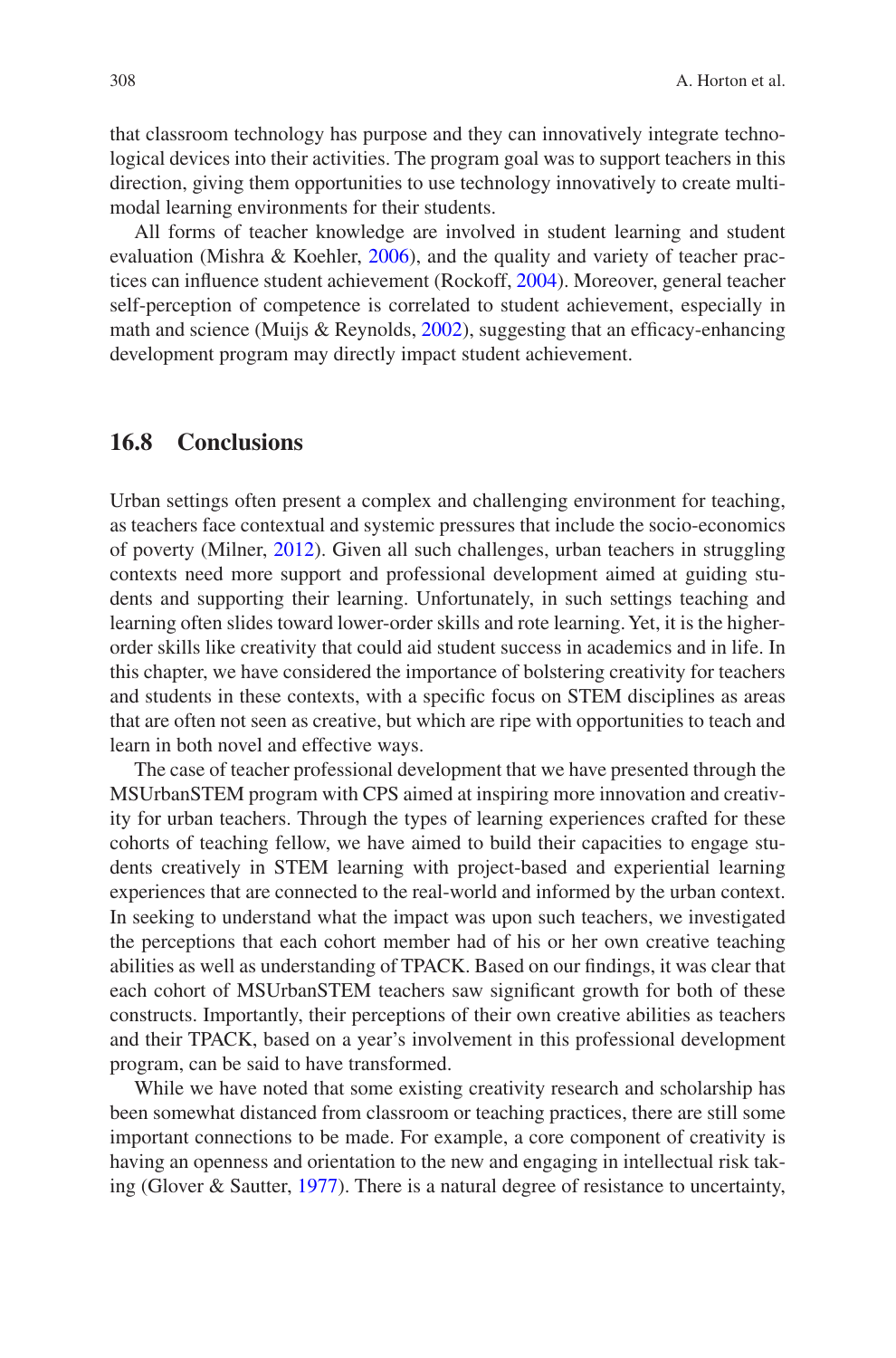novelty, and risk-taking for many people, particularly in challenging situations. But these are also habits of mind that can be developed through opportunities to change behaviors and practices that promote such a mindset (Costa & Kallick, [2009\)](#page-20-13). Further, we have noted how some research (e.g., Henriksen & Mishra, [2015\)](#page-21-4) illustrates how creative teachers support their practice through real-world connections, cross-disciplinary teaching, and intellectual risk taking. Through the kinds of professional development opportunities that we have described from the MSUrbanSTEM program, we aimed to enhance as well as expand such creative practices and beliefs in these teachers. The analysis of data we have reported demonstrates positive and promising findings. So, as we look ahead to the future of creative teaching in challenging settings, we hope that the pedagogies and approaches we described through a long-term program may be helpful for further creative professional development for teachers of STEM and other areas.

### **References**

- <span id="page-20-0"></span>Bell, H., Limberg, D., Jacobson, L., & Super, J. T. (2014). Enhancing self-awareness through creative experiential-learning play-based activities. *Journal of Creativity in Mental Health, 9*(3), 399–414.
- <span id="page-20-11"></span>Black, P. (2015). Formative assessment—an optimistic but incomplete vision. *Assessment in Education: Principles, Policy & Practice, 22*(1), 161–177.
- <span id="page-20-10"></span>Cochranea, T., Antonczakb, L., Keeganc, H., & Narayana, V. (2014). Riding the wave of BYOD: Developing a framework for creative pedagogies. *Research in Learning Technology, 22*, 133– 146. <https://doi.org/10.3402/rlt.v22.24637>
- <span id="page-20-13"></span>Costa, A. L., & Kallick, B. (2009). *Habits of mind across the curriculum: Practical and creative strategies for teachers*. Alexandria, VA: Association of Curriculum and Development.
- <span id="page-20-5"></span>Craft, A. (2003). *Creativity across the primary curriculum: Framing and developing practice*. New York, NY: Routledge.
- <span id="page-20-6"></span>Craft, A. (2005). *Creativity in schools: Tensions and dilemmas*. London, UK: Psychology Press.
- <span id="page-20-3"></span>Cropley, A. J. (2000). Defining and measuring creativity: Are creativity tests worth using? *Roeper Review, 23*(2), 72–79.
- <span id="page-20-8"></span>Cropley, D. H. (2015). Promoting creativity and innovation in engineering education. *Psychology of Aesthetics, Creativity, and the Arts, 9*(2), 161–171.
- <span id="page-20-4"></span>Davis, J., & Gardner, H. (1993). The arts and early childhood education: A cognitive developmental portrait of the young child as artist. In B. Spodek (Ed.), *Handbook of research on the education of young children* (pp. 191–206). New York, NY: Macmillan.
- <span id="page-20-9"></span>Gee, J. P., & Hayes, E. (2012). Nurturing affinity spaces and game-based learning. In *Games, learning, and society: Learning and meaning in the digital age* (pp. 129–153). New York: Cambridge University Press. <https://doi.org/10.1017/CBO9781139031127.015>
- <span id="page-20-2"></span>Guilford, J. P. (1950). Creativity. *American Psychologist, 5*, 444–454.
- <span id="page-20-12"></span>Glover, J. A., & Sautter, F. (1977). Relation of four components of creativity to risk-taking preferences. *Psychological Reports, 41*(1), 227–230.
- <span id="page-20-1"></span>Hargreaves, A. (1997). *Rethinking educational change with heart and mind*. Alexandria, VA: Association of Curriculum and Development.
- <span id="page-20-7"></span>Henriksen, D. (2011). We teach who we are: Creativity and trans-disciplinary thinking in the practices of accomplished teachers. Unpublished doctoral dissertation, East Lansing MI. Michigan State University. Retrieved from ProQuest.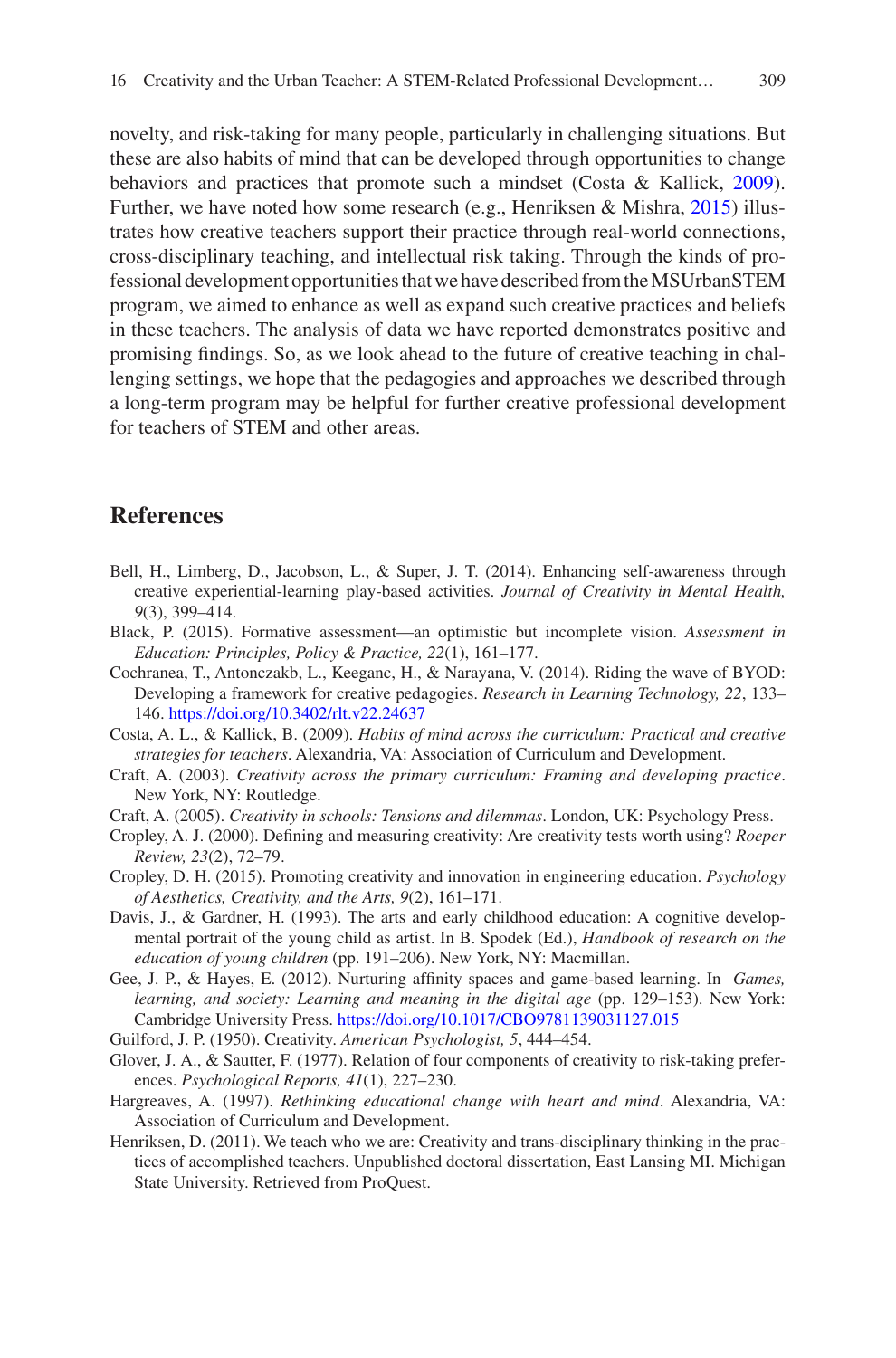- <span id="page-21-4"></span>Henriksen, D., & Mishra, P. (2015). We teach who we are: Creativity in the lives and practices of accomplished teachers. *Teachers College Record, 117*(7), 1–46.
- <span id="page-21-13"></span>Henriksen, D., Mishra, P., & Mehta, R. (2015). Novel, effective, whole: Toward a NEW framework for evaluations of creative products. *Journal of Technology and Teacher Education, 23*(3), 455–478.
- <span id="page-21-16"></span>Henriksen, D., Mishra, P., & Deep-Play Research Group. (2017). Between structure and improvisation: a conversation on creativity as a social and collaborative behavior with Dr. Keith Sawyer. *TechTrends, 61*(1), 13–18.
- <span id="page-21-19"></span>Horton, A., Shack, K., & Mehta, R. (2017). Curriculum and practice of an innovative teacher professional development program. *Journal of Computers in Mathematics and Science Teaching, 36*(3), 237–254.
- <span id="page-21-3"></span>Kaimal, G., Drescher, J., Fairbank, H., Gonzaga, A., & White, G. P. (2014). Inspiring creativity in urban school leaders: Lessons from the performing arts. *International Journal of Education & the Arts, 15*(4), 1–22. Retrieved from<http://www.ijea.org/v15n4/>
- <span id="page-21-14"></span>Karp, A. (2017). Mathematically gifted education: Some political questions. In R. Leiken & B. Sriraman (Eds.), *Creativity and giftedness: Interdisciplinary perspectives from mathematics education* (pp. 239–255). Amsterdam, Netherlands: Springer.
- <span id="page-21-9"></span>Kaufman, J. C., & Sternberg, R. J. (Eds.). (2010). *The Cambridge handbook of creativity*. Cambridge, UK: Cambridge University Press.
- <span id="page-21-2"></span>Ketelhut, D. J., Nelson, B. C., Clarke, J., & Dede, C. (2010). A multi-user virtual environment for building and assessing higher order inquiry skills in science. *British Journal of Educational Technology, 41*(1), 56–68.
- <span id="page-21-17"></span>Koehler, M. J., Mishra, P., Bouck, E. C., DeSchryver, M., Kereluik, K., Shin, T. S., & Wolf, L. G. (2011). Deep-play: Developing TPACK for 21st century teachers. *International Journal of Learning Technology, 6*(2), 146–163.
- <span id="page-21-6"></span>Levine, A. (2007). *Educating researchers*. New York, NY: The Education School Project.
- <span id="page-21-7"></span>Lovitts, B. E. (2001). *Leaving the ivory tower: The causes and consequences of departure from doctoral study*. Lanham, MD: Rowman & Littlefield.
- <span id="page-21-18"></span>Mannay, D. (2010). Making the familiar strange: Can visual research methods render the familiar setting more perceptible? *Qualitative Research, 10*(1), 91–111.
- <span id="page-21-1"></span>Matsko, K. K., & Hammerness, K. (2013). Unpacking the "urban" in urban teacher education: Making a case for context-specific preparation. *Journal of Teacher Education, 65*(2), 128–144.
- <span id="page-21-0"></span>Milner, H. R., IV. (2012). But what is urban education? *Urban Education, 47*(3), 556–561.
- <span id="page-21-20"></span>Mishra, P., & Koehler, M. J. (2006). Technological pedagogical content knowledge: A new framework for teacher knowledge. *Teachers College Record, 108*(6), 1017–1054.
- <span id="page-21-22"></span>Muijs, D., & Reynolds, D. (2002). Teachers' beliefs and behaviors: What really matters? *Journal of Classroom Interaction, 37*, 3–15.
- <span id="page-21-5"></span>Pegg, A. E. (2010). Learning to lead the risk-conscious organization: An empirical study of five English primary school leaders. *International Journal of Leadership in Education, 13*, 121–139.
- <span id="page-21-8"></span>Perry, J. A. (Ed.). (2016). *The EdD and the scholarly practitioner*. Charlotte, NC: Information Age Publishing.
- <span id="page-21-11"></span>Plucker, J. A., & Renzulli, J. S. (1999). Psychometric approaches to the study of human creativity. In R. E. Sternberg (Ed.), *Handbook of creativity* (pp. 35–61). Cambridge, UK: Cambridge University Press.
- <span id="page-21-21"></span>Rockoff, J. E. (2004). The impact of individual teachers on student achievement: Evidence from panel data. *American Economic Review, 94*(2), 247–252.
- <span id="page-21-10"></span>Runco, M. A. (2014). *Creativity: Theories and themes: Research, development, and practice*. Amsterdam, Netherlands: Elsevier.
- <span id="page-21-12"></span>Runco, M. A., & Chand, I. (1995). Cognition and creativity. *Educational Psychology Review, 7*(3), 243–267.
- <span id="page-21-15"></span>Sawyer, R. K. (Ed.). (2011a). *Structure and improvisation in creative teaching*. Cambridge, UK: Cambridge University Press.